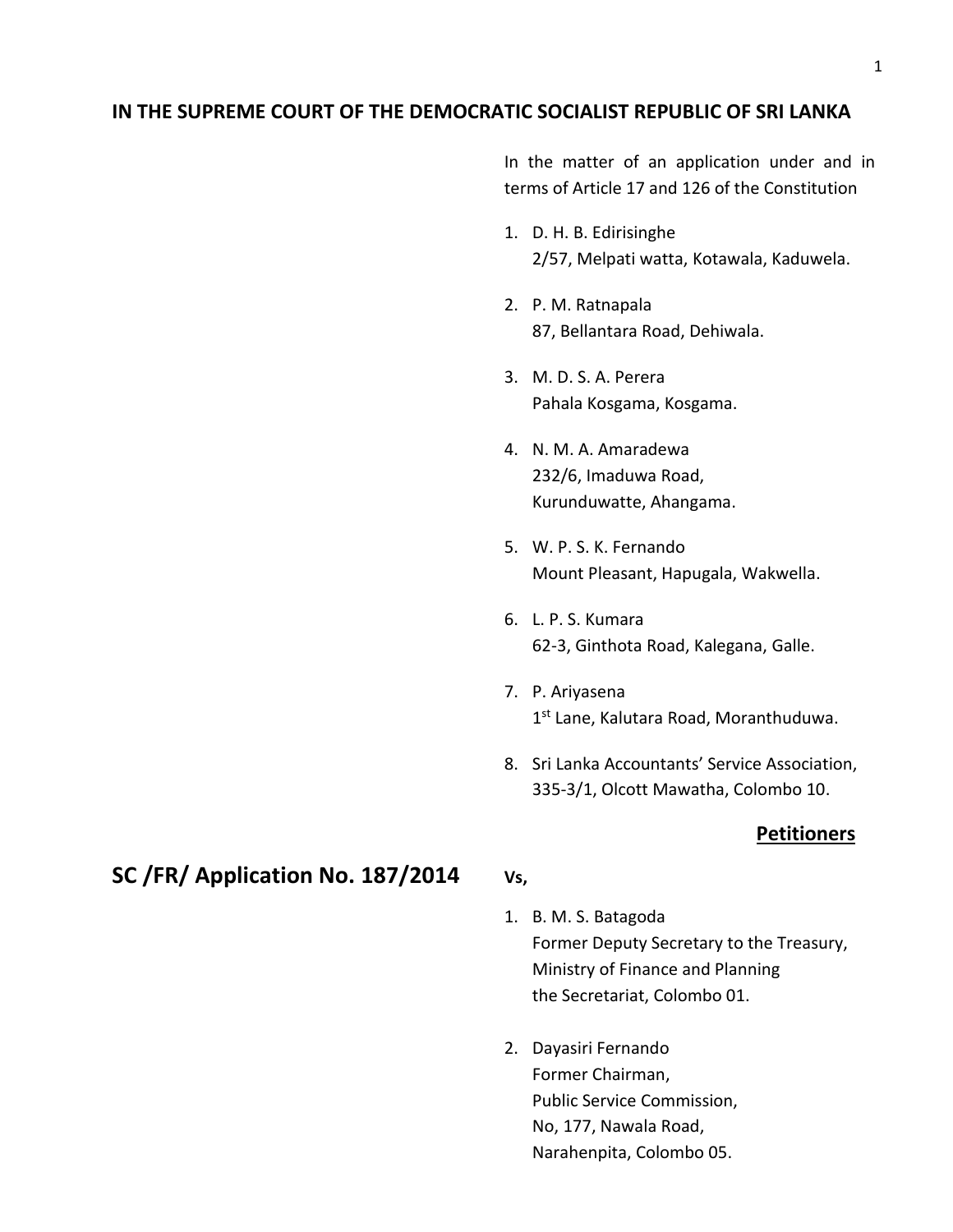- 3. Palitha M. Kumarasinghe Former Member of the Public Service Commission, No, 177, Nawala Road, Narahenpita, Colombo 05.
- 4. Sirimavo A. Wijerathne Former Member of the Public Service Commission, No, 177, Nawala Road, Narahenpita, Colombo 05.
- 5. M. D. W. Ariyawansa Former Member of the Public Service Commission,No, 177, Nawala Road, Narahenpita, Colombo 05.
- 6. Sathya Hettige Former Chairman, Public Service Commission, No, 177, Nawala Road, Narahenpita, Colombo 05.
- 7. S. C. Mannapperuma Former Member
- 8. Ananda Seneviratne Former member
- 9. N. H. Pathirana Former Member
- 10. S. Thillei Nadarajaa Former Member
- 11. S. A. Mohomed Yahiya Former Member
- 12. Kanthi Wijetunga Former Member
- 13. Sunil A. Sirisena Former Member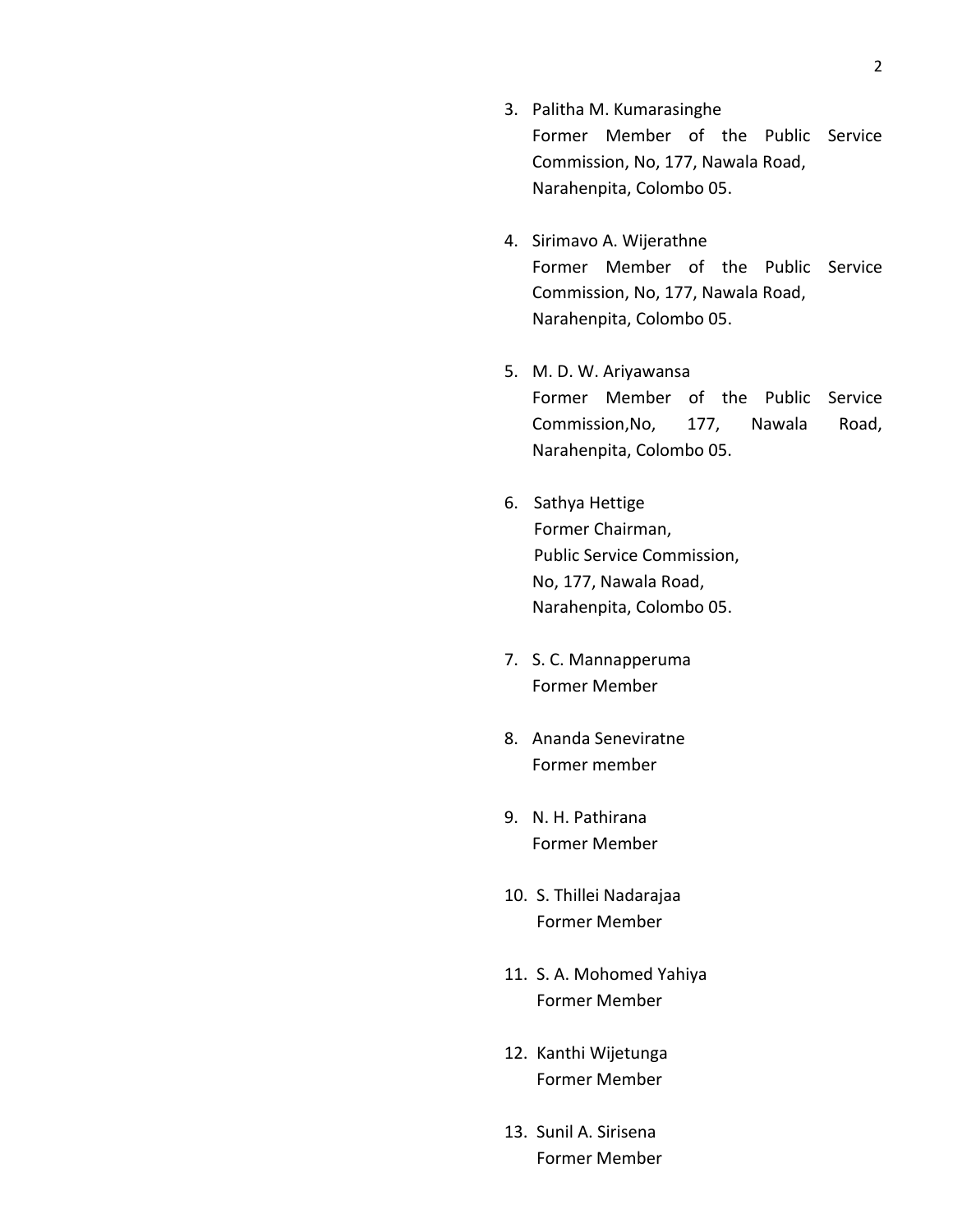14. I. N. Soyza Former Member

> 7<sup>th</sup> to 14<sup>th</sup> Respondents Above; all at Public Service Commission, No, 177, Nawala Road, Narahenpita, Colombo 05.

- 15. Hon. Attorney General Attorney General's Department, Colombo 12.
- 16. Dharmasena Dissanayake Chairman, Public Service Commission, No, 177, Nawala Road, Narahenpita, Colombo 05.
- 16A. Hon. Justice Jagath Balapatabendi Chairman, Public Service Commission, 1200/9, Rajamalwatta Road, Battaramulla.
- 17. A. Salam Abdul Waid Former Chairman
- 17A. Hussain Ismail, Member
- 17B. Mrs. Indrani Sugathadasa, Member, Public Service Commission, 1200/9, Rajamalwatta Road, Battaramulla.
- 18. D. Shirantha Wijayatilake, Former Member
- 18A. Sudharma Karunaratne, Member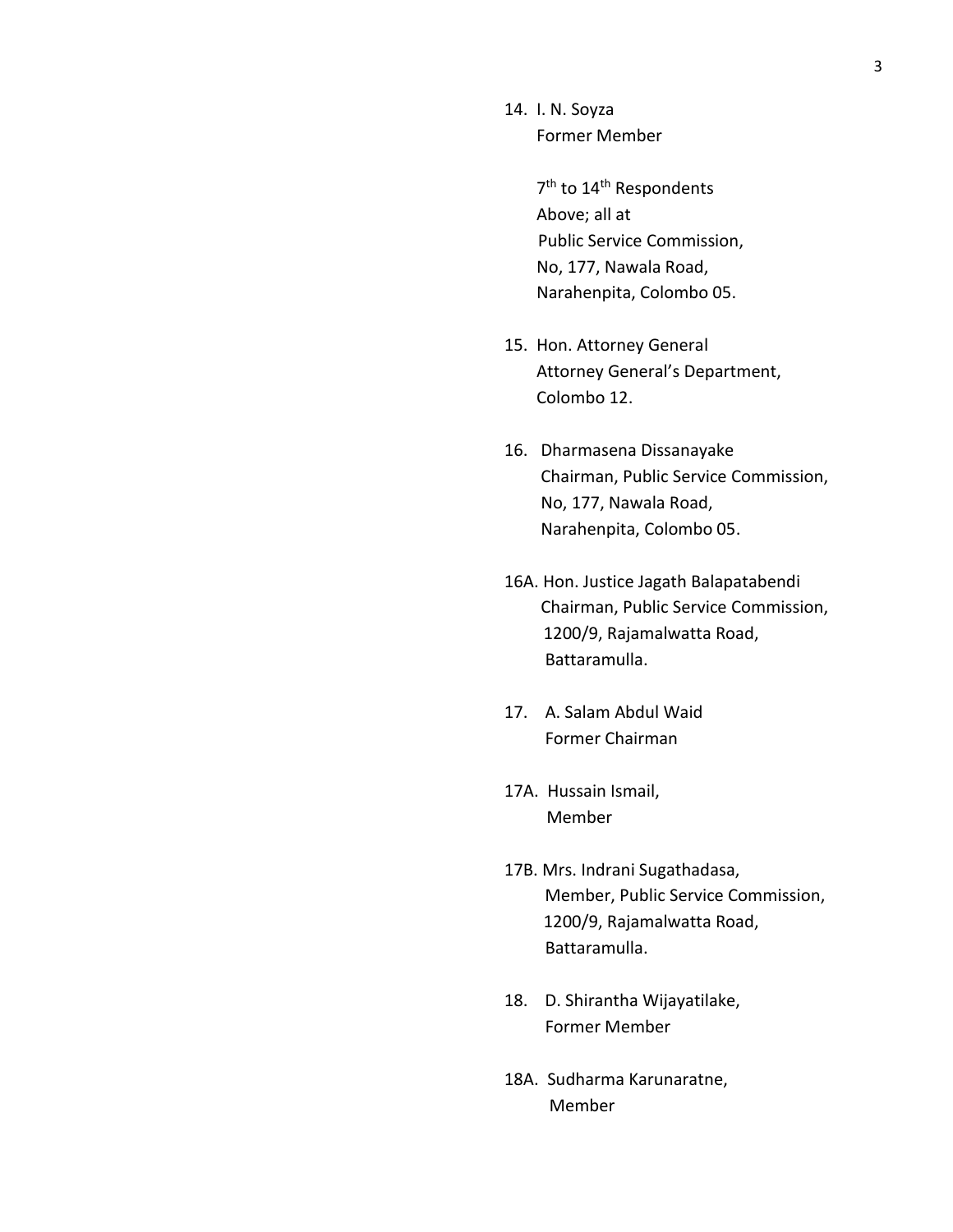- 18B. Mr. V. Shivagnanasothy, Member, Public Service Commission, 1200/9, Rajamalwatta Road, Battaramulla.
- 19. Prathap Ramanujam, Member
- 19A. Dr. T. R. C. Ruberu, Member, Public Service Commission, 1200/9, Rajamalwatta Road, Battaramulla.
- 20. V. Jegarasasingam Member
- 20A. Mr. Ahamod Lebbe Mohomed Saleem, Member, Public Service Commission, 1200/9, Rajamalwatta Road, Battaramulla.
- 21. Santi Nihal Seneviratne, Former Member
- 21A. G. S. A. D. Silva PC Member
- 21B. Mr. Leelasena Liyanagama, Member, Public Service Commission, 1200/9, Rajamalwatta Road, Battaramulla.
- 22. S. Ranugge Member
- 22A. Mr. Dian Gomes, Member, Public Service Commission, 1200/9, Rajamalwatta Road, Battaramulla.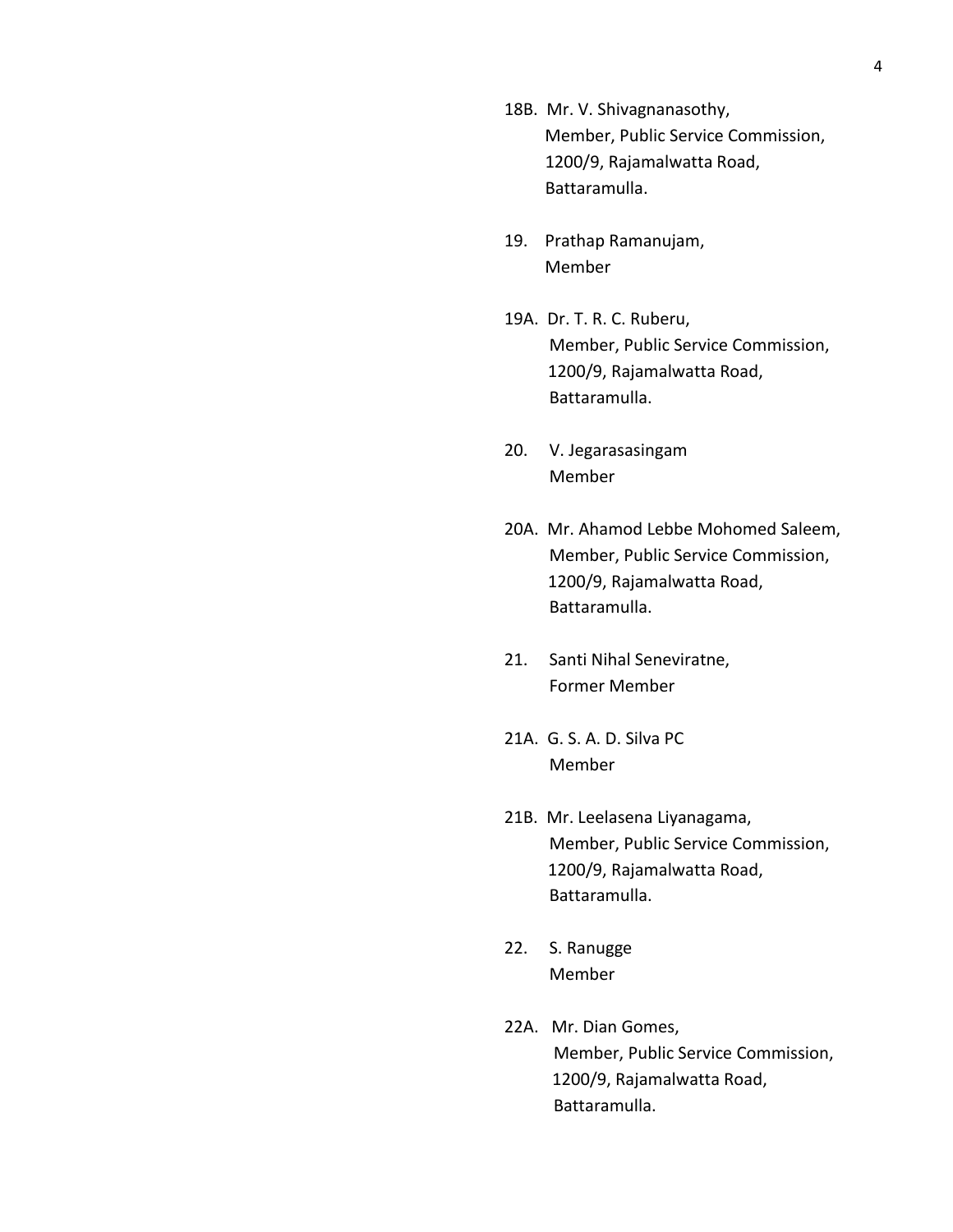- 23. D. L. Mendis Member
- 23A. Mr. Dilith Jayaweera, Member, Public Service Commission, 1200/9, Rajamalwatta Road, Battaramulla.
- 24. Sarath Jayathilaka Member
- 24A. Mr. W.H. Piyadasa, Member, Public Service Commission, 1200/9, Rajamalwatta Road, Battaramulla.
- 25. J. J. Rathnasiri Former Secretary Ministry of Public Administration and Management, Independent Squire, Colombo 07
- 25A. S. Hettiarachchi Secretary, Ministry of Public Administration, Home Affairs, Provincial Counsel and Local Government, Independence Squire, Colombo 07.
- 25B. Mr. J. J. Rathnasiri, Secretary, Ministry of Public Services, Provincial Councils and Local Government, Independence Square, Colombo 07.

### **Respondents**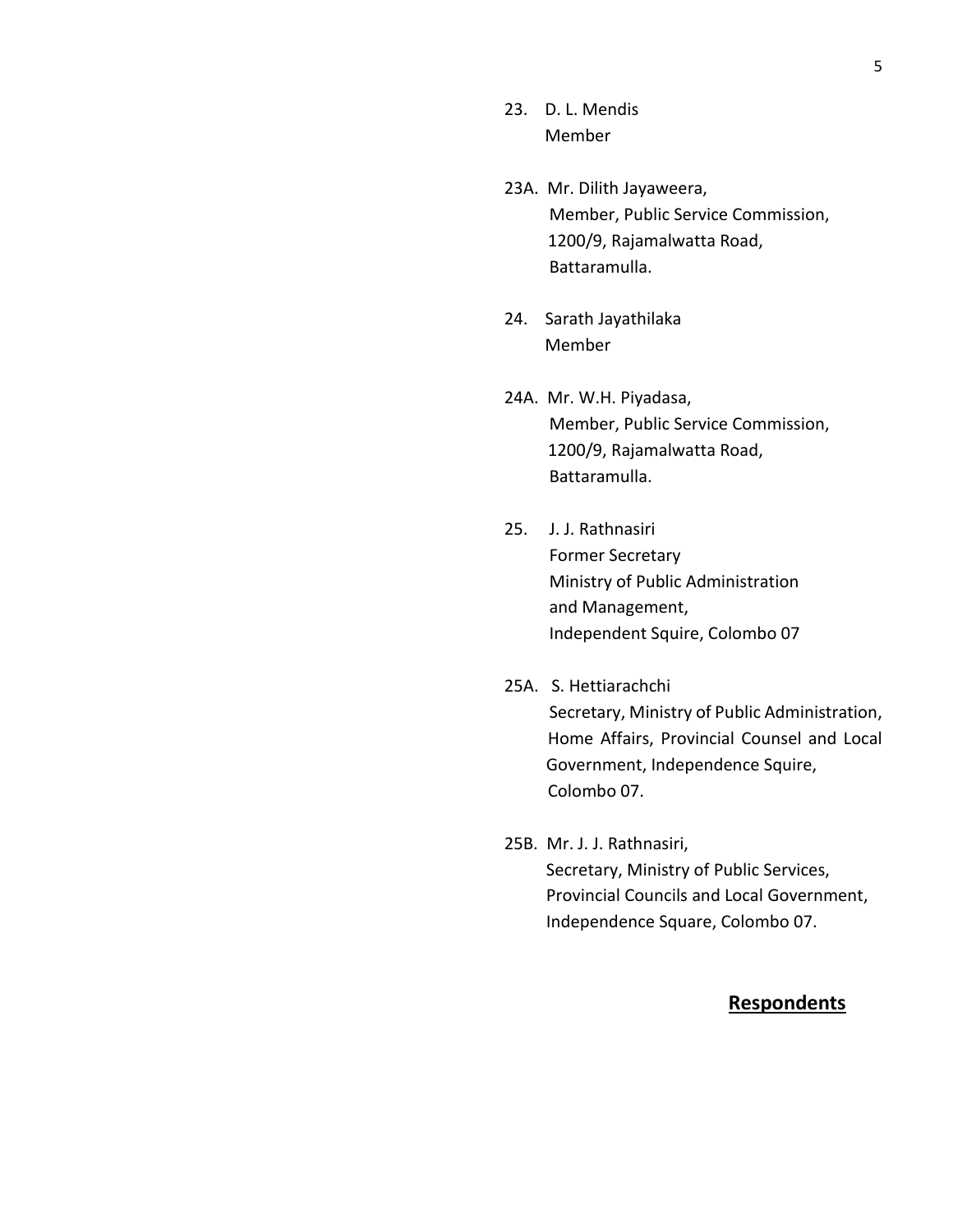# **Before: Justice Vijith K. Malalgoda PC Justice Janak de. Silva Justice M. A. Samayawardhena**

**Counsel:** Manohara de. Silva PC with Ms. Nadeeshani Lankatilleka for the Petitioners, Ms. S. Barrie, SSC, for the Hon. Attorney General

Argued on: 10.02.2021

**Judgment on: 09.07.2021**

### **Justice Vijith K. Malalgoda PC**

Out of the eight Petitioners before this court, the 1<sup>st</sup> to the 7<sup>th</sup> Petitioners were employed in Grade 1 of the Sri Lanka Accountants' Service at the time the Public Administration Circular No. 06 of 2006 was issued but among them the  $1^{st}$  and  $2^{nd}$  Petitioners were retired when they filed the instant application before this court. The 8<sup>th</sup> Petitioner before this court is the Sri Lanka Accountants' Service Association a duly registered trade union.

As observed by this court, this is yet another application filed by another category of Public Service with regard to the implementation of the Public Administration Circular 06 of 2006 issued by the Ministry of Public Administration and Home Affairs (hereinafter referred to as "the circular") which was introduced to re- structure and to have a common structure in service as well as in salary in the Public Service. As submitted by the Respondents before this court, "the circular" had provided for restructuring the salaries, service grades and promotional procedure.

This court on several occasion had held that registered trade unions have no *locus standi* to come before the Supreme Court for alleged violation of the fundamental Rights of its membership. In this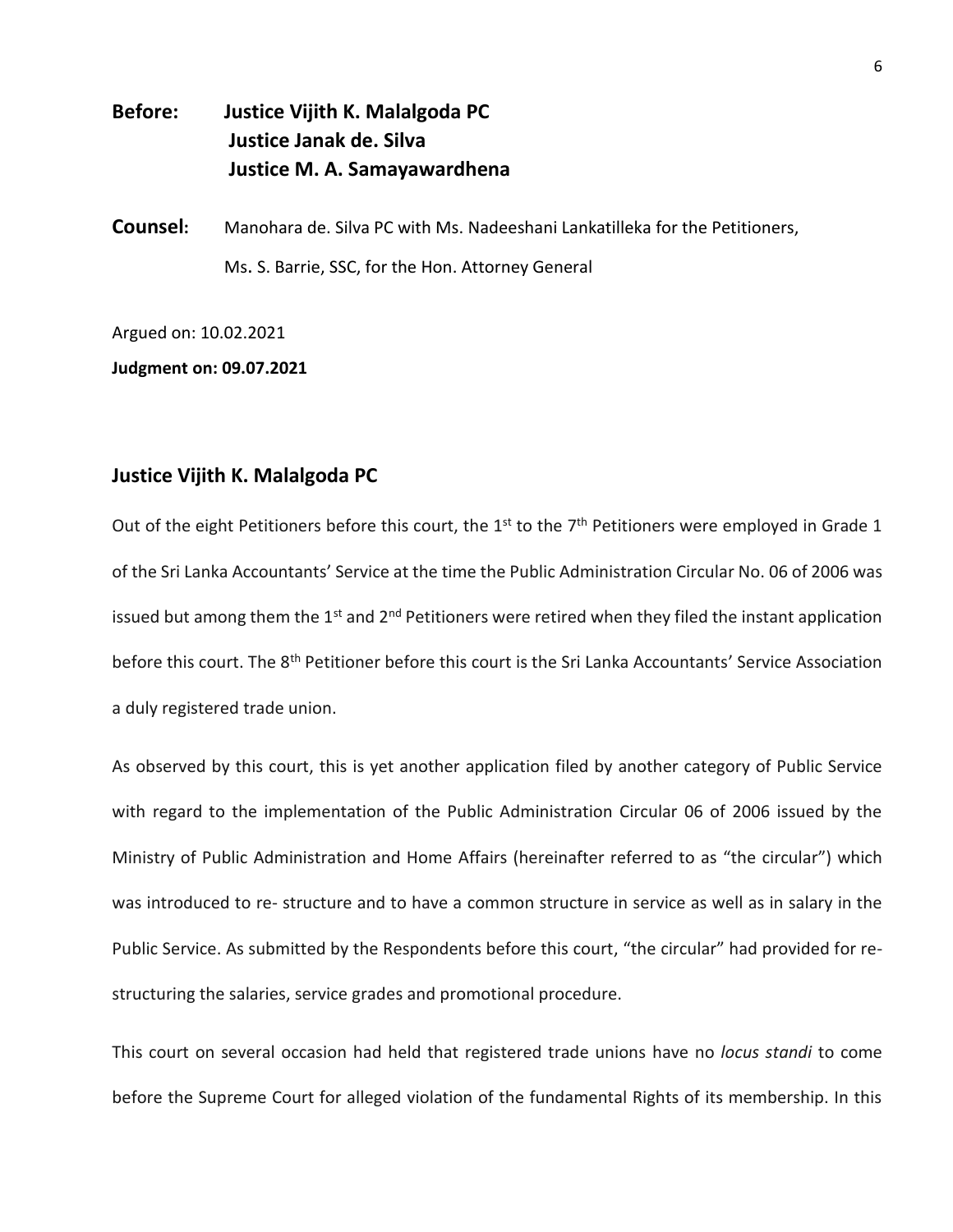regard I am mindful of the decision in *Ceylon Electricity Board Accountants' Association V. Ranawaka SC FR 18/2015* SC minute dated 03.05.2016 where *Sripawan CJ* held;

"In the absence of a provision permitting a Trade Union to institute action on behalf of its members, the Petitioner Union cannot have and maintain this application on behalf of its members in terms of Article 17 read with Article 126 (2) of the Constitution."

However, in the said decision in *Ceylon Electricity Board Accountants' Association (Supr***a)** Sripawan CJ had observed the difference in the decision in the said case with the decision in *the Public*  Services United Nurses Union Vs. Jayawickrema and Others (1988) 1 Sri LR 229 as follows;

"I do not find myself able to accede to the argument advanced by Mr. ………… for two reasons. Firstly, no objection was taken by the Respondents in the said application that the Public Services United Nurses Union had no *locus standi* to institute an application under Article 126 of the Constitution and the Court did not have the benefit of any argument of the learned Counsel on that issue. Secondly, in any event, the second Petitioner was a Nurse and the Secretary of the First Petitioner Union, whose fundamental right of equality guaranteed under Article 12 had been violated. Furthermore, the second Petitioner is a "person" within the meaning of Article 126 (2) of the Constitution. Thus, the case could have proceeded even if the first Petitioner, namely Public Service United Nurses Union was struck down."

The Respondents raised several objections with regard to the *Locus Standi* of some of the Petitioners before this Court including the 8<sup>th</sup> Petitioner namely the Sri Lanka Accountants' Service Association. However as observed in the case of Ceylon Electricity Board Accountants' Association (Supra) first to the seventh Petitioners being members of the said Association and the Sri Lanka Accountants' Service, who claimed that their fundamental right to equality guaranteed under Article 12 (1) of the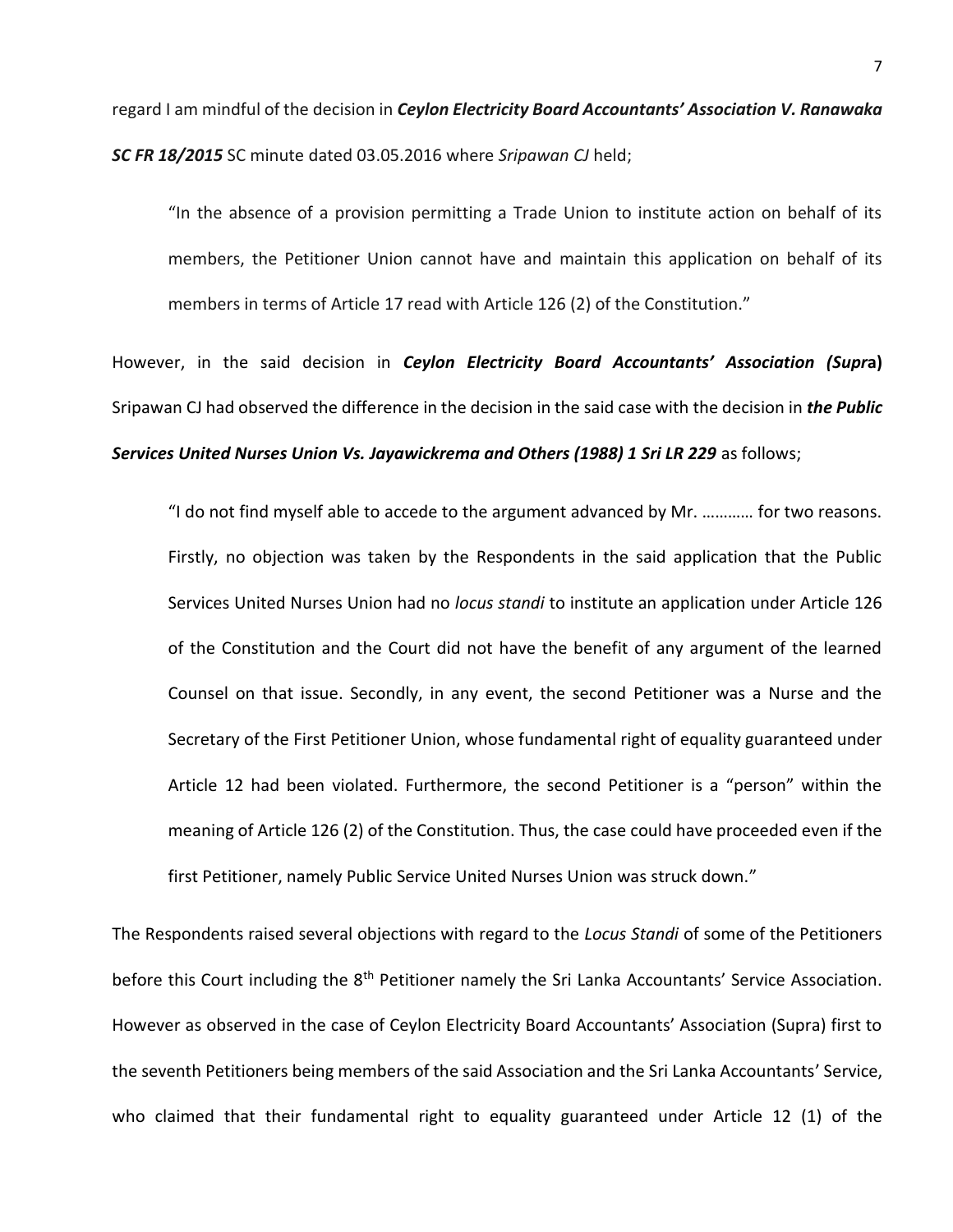Constitution had been violated, the said Petitioners are entitled to peruse the instant application before this court.

The objection with regard to the *locus standi* of the 1<sup>st</sup> and the 2<sup>nd</sup> Petitioners namely, D.H.B. Edirisinghe and P.M. Ratnapala was that they were retired from the service, when the instance application was filed before this court.

However, as observed by this court the said two Petitioners were retired from the service on dates subsequent to 01.01.2006, on which date "the Circular" had come into effect, and the said Petitioners were entitled to claim the benefits of "the circular" for their pension rights.

In the said circumstances, I see no merit in the said objection raised on behalf of the Respondents.

According to the  $1^{st}$  to the  $7^{th}$  Petitioners, they all were belonging to an All- Island Service namely the Sri Lanka Accountants' Service, when "the circular" was issued and except for the  $1^\text{st}$  and the  $2^\text{nd}$ Petitioners, all the other Petitioners were in Class I of the said service when the instant application was filed before this court.

The Petitioners have explained their service structure, prior to 01.01.2006 as follows;

Structure of the service-

- a) Class I
- b) Class II Grade I
- c) Class II Grade II (recruitment level)

Promotions within the service-

a) 10 years of satisfactory service in Class II Grade II is required for an officer to be

eligible for promotion to Class II Grade I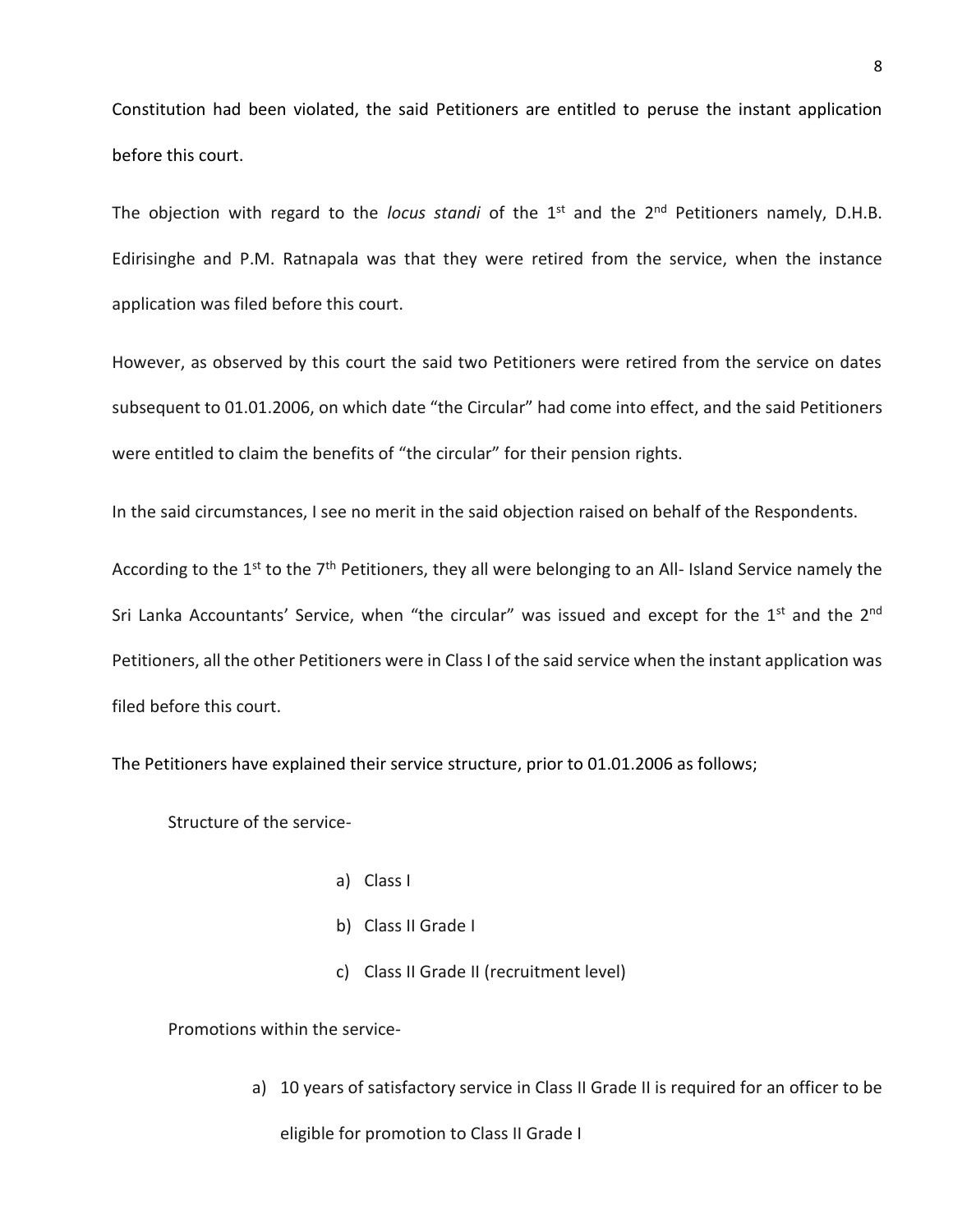b) 5 years of satisfactory service in Class II Grade I is required for an officer to be eligible for promotion to Class I

(P2a)

As submitted by the Petitioners, there need to be an amendment to the above structure, with the issue of "the Circular", but due to the delay in implementing "the Circular" 3<sup>rd</sup> Petitioner along with few other Petitioners belonging to different All-Island Services, instituted proceedings before the Supreme Court to compel the authorities to implement the provisions of "the Circular"

The said application, SC FR 312/2008 was settled between the parties when the Respondents agreed in court for the relief prayed in paragraph 'C' be granted, i.e.

"C. Direct the  $1^{st}$  to the  $14^{th}$  Respondents to amend the service minutes of the Sri Lanka Engineering Service, Sri Lanka Animal Production and Health Service, Sri Lanka Planning Service, Sri Lanka Accountants' Service and the Sri Lanka Agriculture Service as required by the promotional procedure set out in Clause 4 of annexure II of Public Administration Circular 06/2006 with effect from 01.01.2006"

As revealed before us, "the Circular" had provided for a four-tear structure for All- Island Services and the structure proposed by "the Circular" was;

- a) Special Grade
- b) Grade I
- c) Grade II
- d) Grade III (recruitment level)

The main grievance of the Petitioners before this court was based on the appointments made to the Special Grade referred to above and the Petitioners rested their entire case to the Service minute, that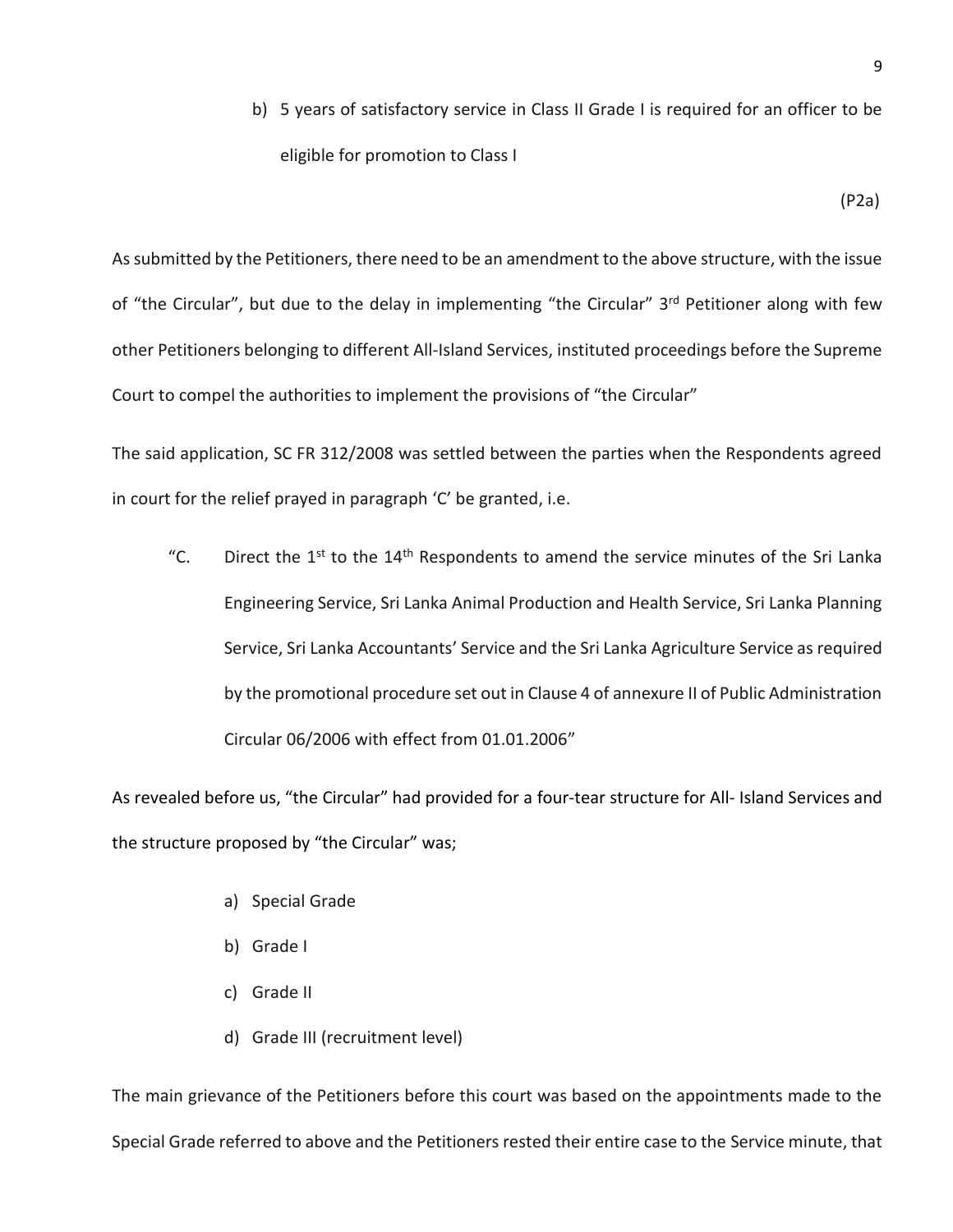was introduced in September 2010, by publishing on 10<sup>th</sup> September 2010 in the Gazette extraordinary 1670/33. The said service minute replaced the existing service minute which was published in the Gazette (extraordinary) No 1194/26 dated 27<sup>th</sup> July 2001 and was issued in order to implement the recommendations of "the Circular."

The Petitioners have taken up the position that, an officer belonging to the Grade 1 of the Sri Lanka Accountants' Service as at 01.01.2006 is entitled under Clause 19.1 of the new service minute which is the transitional Provision, read with Clause 10.3 to be appointed to the Special Grade if he fulfills the requirements referred to in those provisions.

For the convenience of reference, I will now re-produce the above clauses in my Judgment.

**10.3** Promotion form Grade 1 to Special Grade

**10.3.1** Promotion to Special Grade will only be made by a designated officer authorized by the Public Services Commission or by Cabinet of Ministers from the officers in the Grade I of the Service who fulfill following requirements.

Accordingly, an officer-

- i. Should have completed satisfactory period of service in the Grade I during the preceding five (5) years of gaining eligibility for promotion and should have earned all salary increments on due dates;
- ii. Should not have undergone any punishment as a result of disciplinary inquiry taken place for an offence committed during the preceding five (5) years of gaining eligibility for promotion (excluding warnings);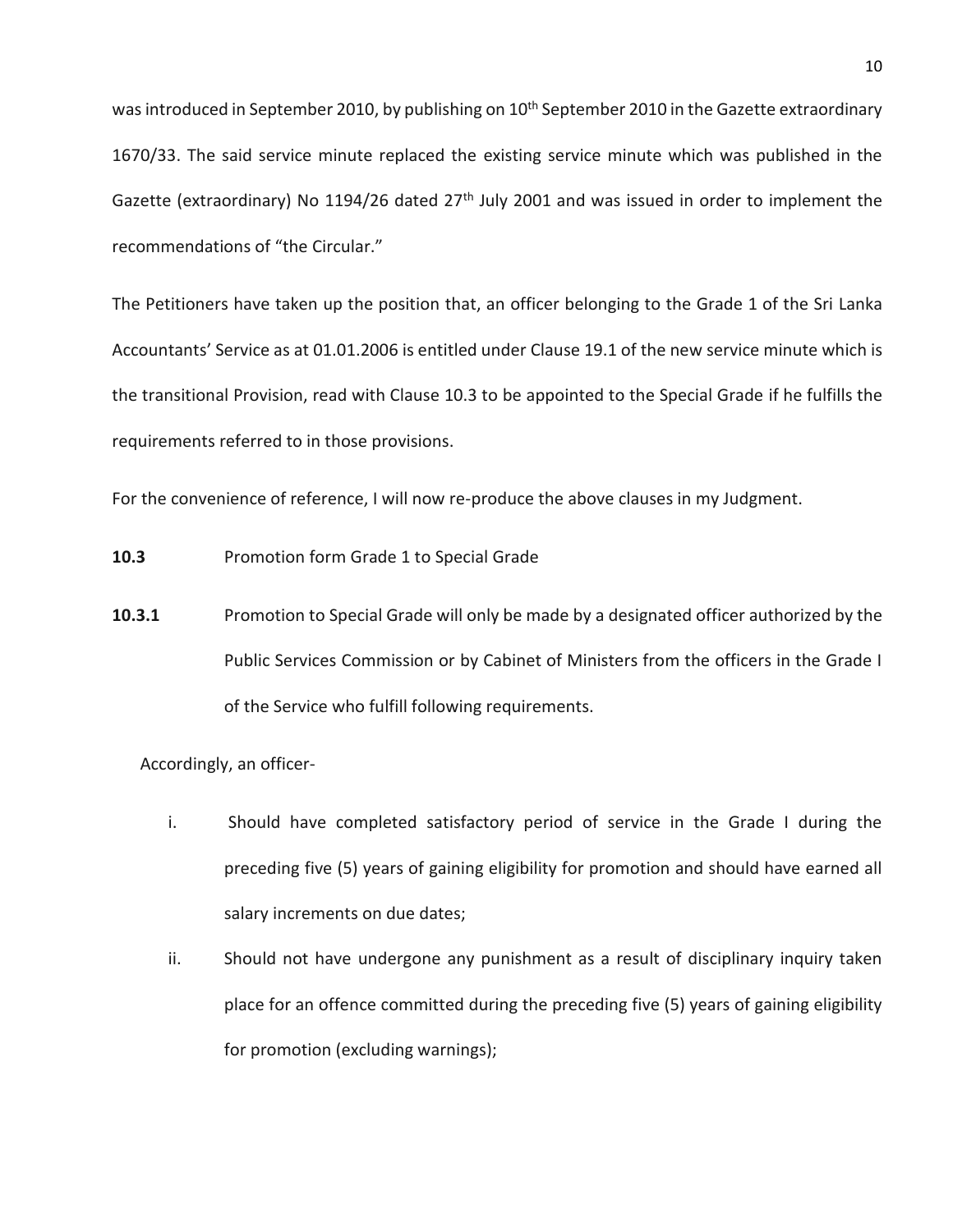- iii. Should have achieved above satisfactory performance during the five (5) years preceding the date of promotion in terms of the approved performance evaluation scheme;
- iv. The promotions to the Special Grade shall be made based on recommendations of the board of interview appointed by the appointing authority to check whether the above qualifications have been fulfilled. Date of promotion will be the due date of gaining eligibility.
- **10.3.2** Officers who fulfills all requirements stipulated in Section 10.2.1 1(v) and 10.3.1 above will be promoted to the Special Grade from the date of gaining eligibility,

**10.2.1.1**(v) Referred to above reads as follows;

- **10.2.1.1**(v) Should have completed any one of the qualifications set out in Appendix 5
- **Appendix 5** Referred to above gives a list of qualifications that are equallent to post graduate degree qualification
- **19** Transitional provision;
- **19.1 (a)** Officers who are in Service on the effective date will be absorbed into the re-organized Sri Lanka Accountants' Service as follows;
- **19.1.a** (iv) Absorption into Special Grade of the Service. Officers who are in Class I of the Sri Lanka Accountant's Service and have fulfilled qualifications set out in section 10.3.1 and having completed qualification as at the date of implementation.
	- a) Possession of a Postgraduate Diploma or higher qualification from recognized university or from an institute approved by the University Grants Commission.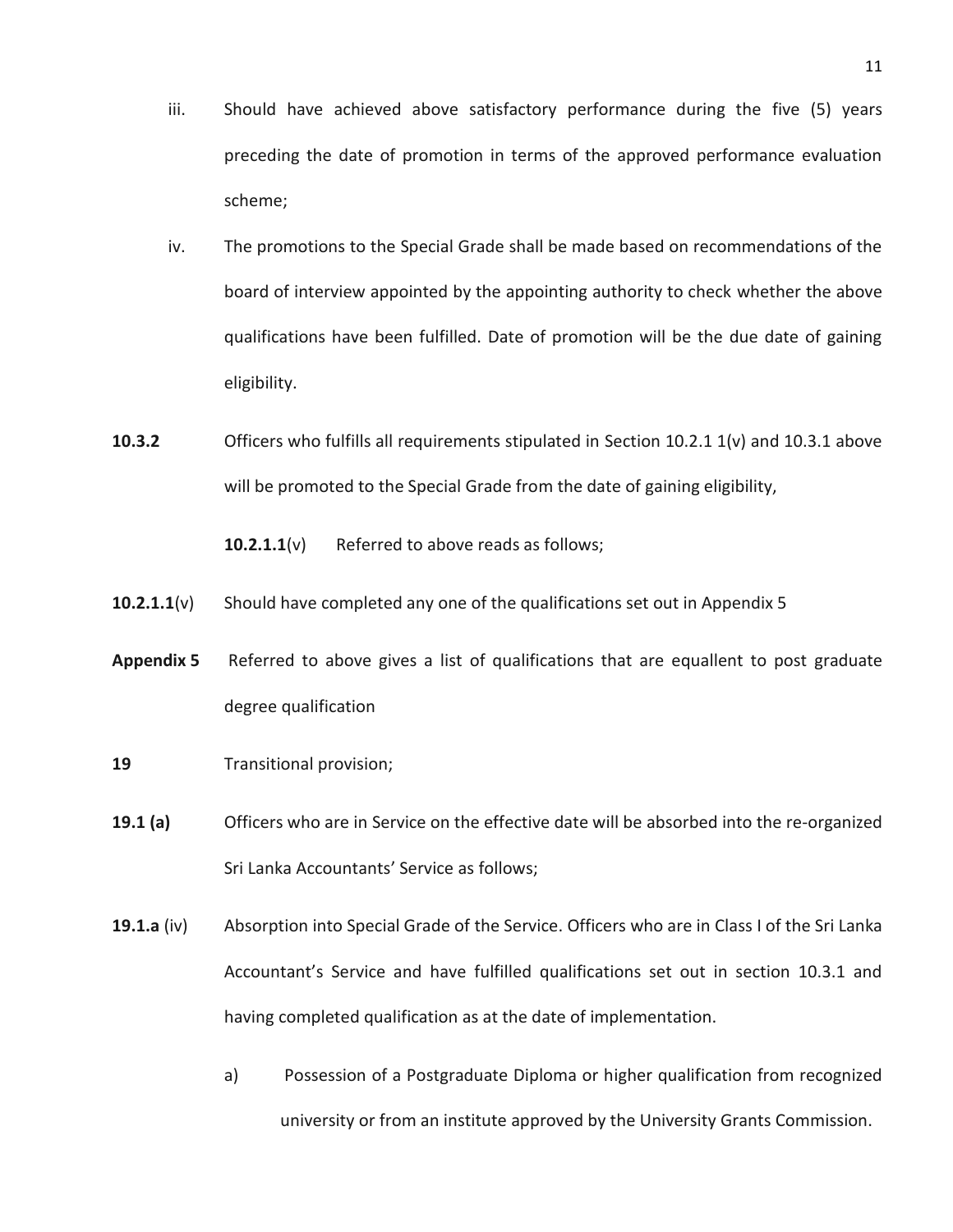b) Having passed Part I or higher level of the final examination of the Institute of Chartered Accountant's or Part III or higher level of Chartered Institute of Management Accountants.

Whilst relying on the above provision of the new service minute read with Clause 6.1, the learned President's Counsel for the Petitioners argued that there was no cadre assigned to the Special Grade by the service minute and according to the service minute the combined cadre of Sri Lanka Accountants' Service should be 1600. In the absence of an identified number of officers in any of the cadres including Grade III to Grade I and Special Grade, it was the position of the Petitioners, that the officers belonging to each Grade is entitled to be promoted to the next Grade when he/she fulfill the requirements identified in the service minute and the same principle will apply even to the promotions to Special Grade.

As further submitted by the learned President's Counsel, the post graduate requirement identified in Clause 10.2.1.1(v) is not applicable to the petitioners since Transitional Provisions in Clause 19 had reduced the said requirement to

- a) Possession of a Post Graduate Diploma or higher qualification from recognized University or from an institute approved by University Grants Commission.
- b) Having passed Part I or Higher level of the final examination of the Institute of Chartered Accountants' or part III or higher level of Charted Institute of Management Accountants.

and the officers who possessed the said qualification and fulfill the other requirements identified in Clause 10.3.1 including the Petitioners, were entitled to be promoted to the Special Grade without any cadre restriction.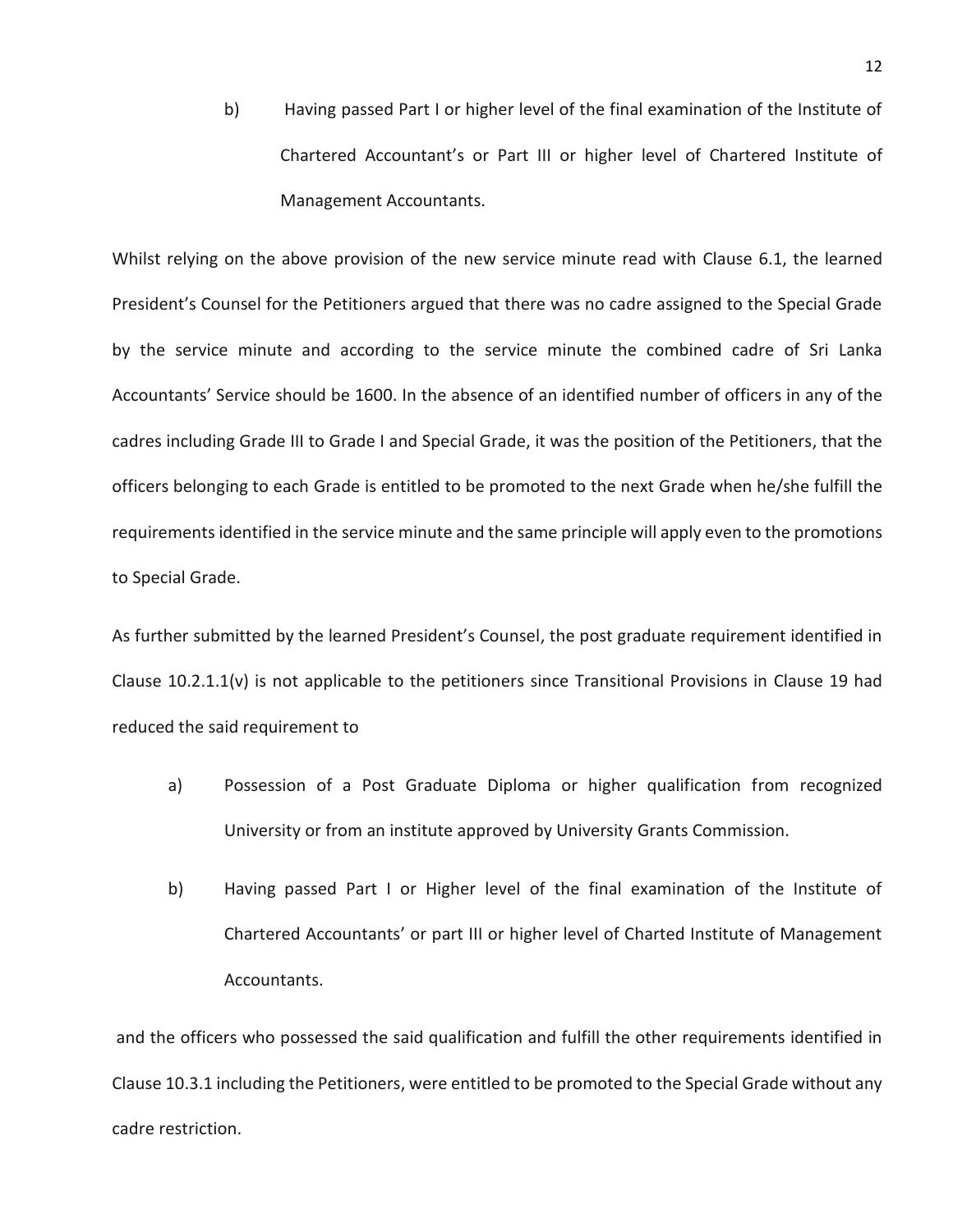The Petitioners whilst submitting the above position, relied heavily on the Cabinet Memorandum and a decision which was produced marked P6a and P6 respectively. In the said Cabinet decision, it was decided;

- i. To implement the new minutes of the Sri Lanka Planning Service and the Sri Lanka Accountants' Service to be effective from 01.01.2006; and
- ii. To grant promotions to officers with requisite qualifications in accordance with the provisions of the relevant service minutes, without payment of arrears of salary up to 30.06.2010

By another Cabinet paper dated 23.02.2011 an Interview Panel was proposed to be appointed to check the qualifications of those who are eligible to be promoted to the Special Grade and the said paper was approved by the Cabinet on 31.03.2011 (P10a and P10b)

The grievance or the alleged violation, the Petitioners have complained before this court had emerged since then and the Petitioners have submitted several documents in support of their contention. Some of the documents the Petitioners relied in establishing their grievance is as follows;

- **P-11** letter by Deputy Secretary Treasury addressed to the Secretary Public Service Commission dated 16.06.2011 seeking approval for the interview board (as per the Cabinet decision) to check the qualifications of 166 applicants for the Special Grade
- **P-12** letter dated 07.07.2011 addressed to Deputy Secretary Treasury by the Senior Assistant Secretary to the Public Service Commission granting the approval to conduct the interview subject to submitting an explanation with regard to the approved cadre for the Special Grade, prior to conducting the interviews.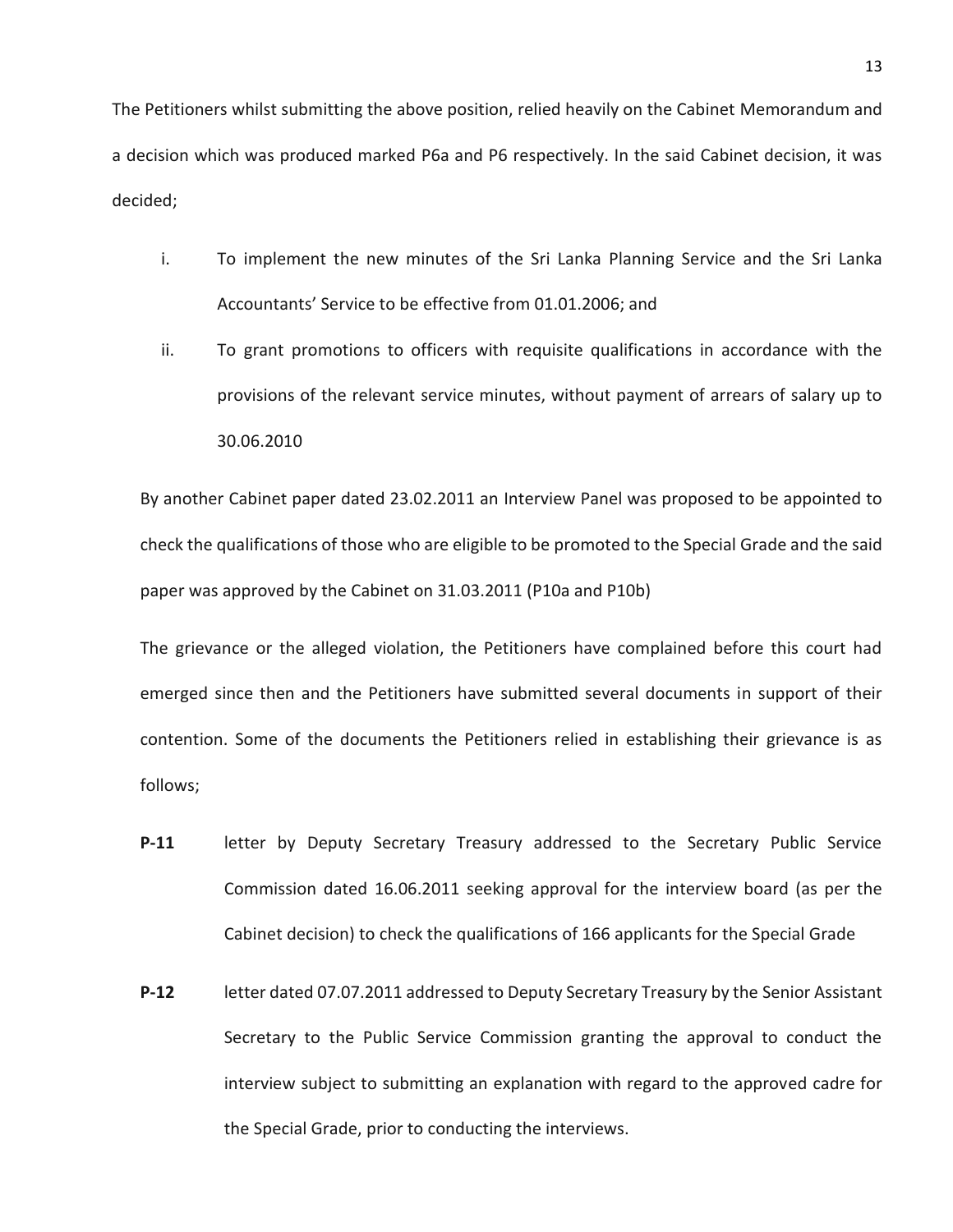- **P-13** letter dated 12.10.2011 by the Deputy Secretary Treasury to the Secretary Public Service Commission informing that a committee had been appointed to identify the cadre for the Special Grade and Grade I of the Sri Lanka Accountants' Service
- **P-14** letter dated 4th November 2011 by the Senior Assistant Secretary to the Public Service Commission to the Deputy Secretary Treasury, informing not to conduct any interviews for the promotion of Grade I officers of the Sri Lanka Accusants' Service to the Special Grade until the cadre of the Special Grade is informed to the Public Service Commission
- **P-15** letter dated 13.12.2011 by the Deputy Secretary Treasury to the Secretary Public Service Commission informing that the New Service minute for the Accountants' Service provides a Non-Cadre base promotion scheme and therefore seeking permission to conduct the interviews
- **P-16** letter dated 31<sup>st</sup> January 2012 by Senior Assistant Secretary Public Service Commission to the Deputy Secretary Treasury re-iterating the requirement to finalize the cadre for the Special Grade of the Sri Lanka Accountants' Service prior to conducting the interviews.

Since then, several letters had been exchanged between the General Treasury and the Public Service Commission and the Public Service Commission had finally issued the impugned Gazette 1865/36 dated 6<sup>th</sup> June 2014 (P-25) making the following changes to the existing service minute.

- **a.** identifying the posts to be held by a Special Grade Officer as,
	- a) Deputy Chief Secretary (Financial)
	- b) Chief Financial Officer
	- c) Director General
	- d) Additional Director General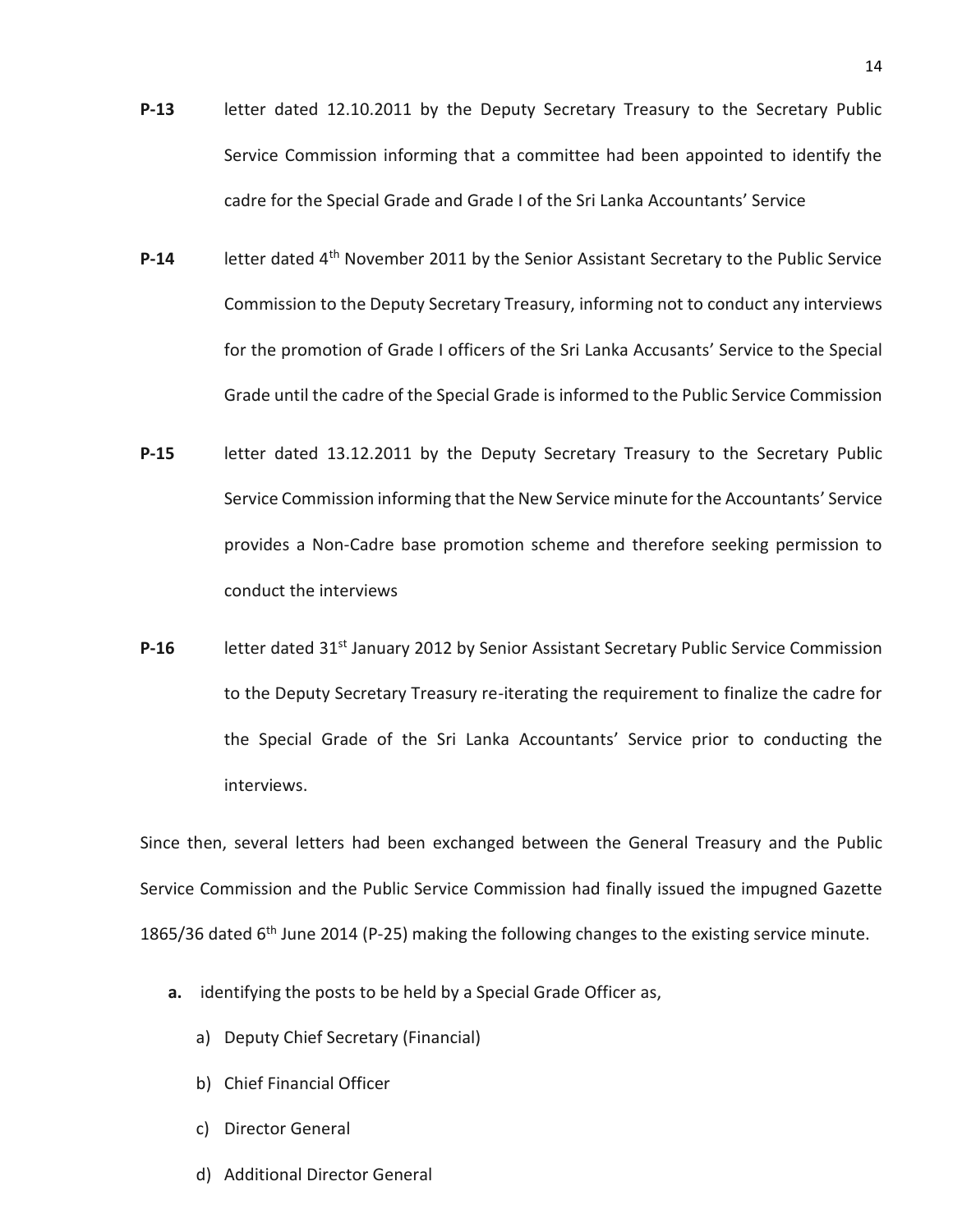- **b.** identifying the Joint Cadre for Grade I to Grade III of the Sri Lanka Accountants' Service as 1600.
- **c**. replacing Clause 10.3.1. of the existing service minute to read as;
- **10.3.1** Appointment to Special Grade is approved by the Public Service Commission only by promoting officers of the Grade 1 who have fulfilled the following requirements.
	- i. Should have obtained a Post Graduate Degree in relevant field
	- ii. Should have completed five (5) years of active and satisfactory service in Grade I of the Executive Service Category and should have earned five increments after promotion to Grade I as to the date of gaining eligibility for promotion.
	- iii. Should have completed not less than 18 years of active service period in the Executive Service Category of the related service category/posts as at the date of gaining eligibility for promotion
	- iv. Should have attained a performance at satisfactory level or above within the period of 05 years immediately preceding to the date gaining eligibility for promotion.
	- v. Should have a satisfactory service period and should not have been subjected to disciplinary punishment within the period of 05 years immediately preceding to the date of gaining eligibility for promotion.

According to the Petitioners the effect of the amendments introduced to the existing service minute was to;

a) Limit the entire cadre of 1600 personnel of the Sri Lanka Accountants' Service only to Grades I, II and III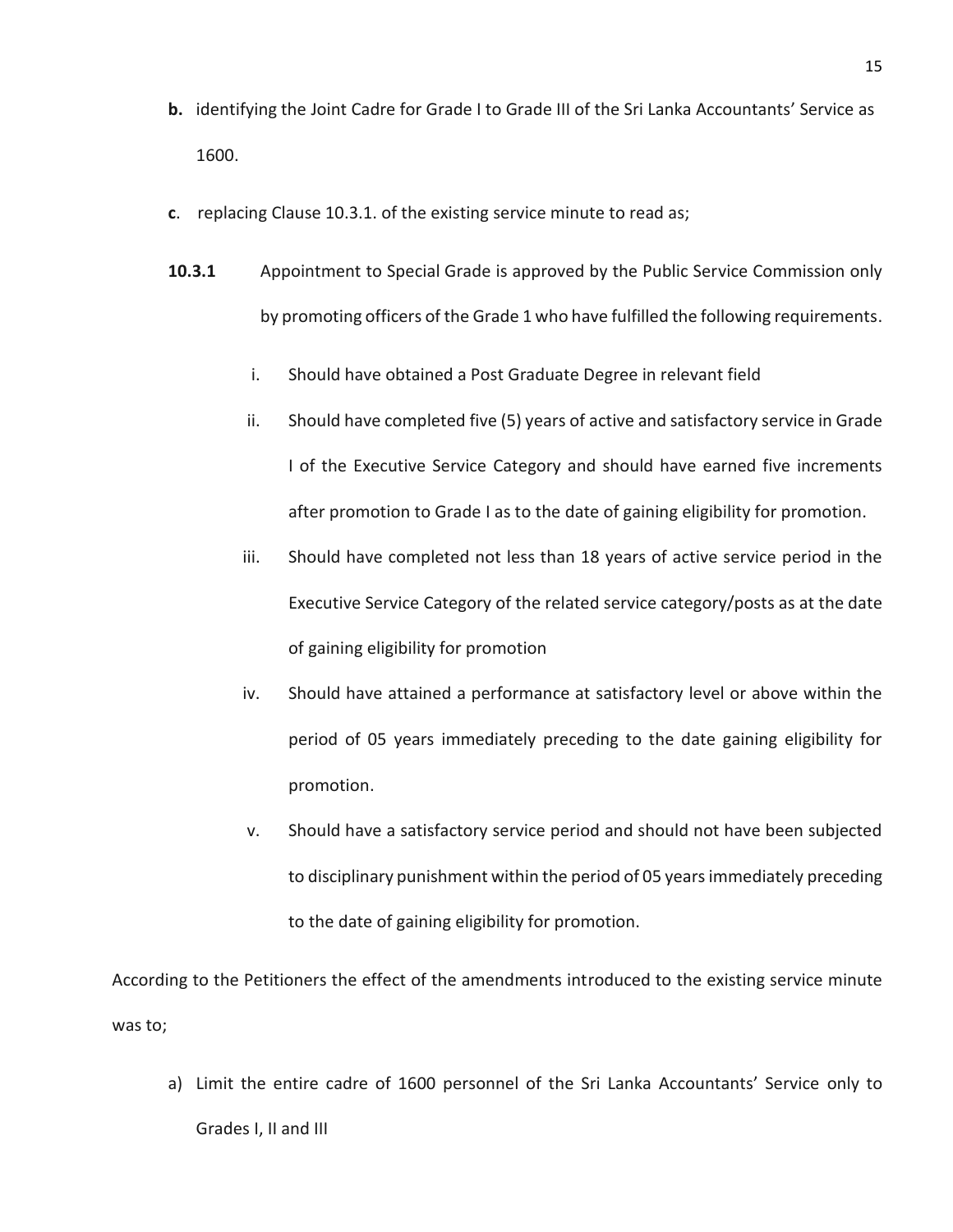- b) Insist that all promotions to the Special Grade (and/or absorption as the case may be) irrespective of whether they be ordinary promotions and/or transitional period promotions and/or transitional period absorptions be granted only to officer who *inter alia* possess "a Postgraduate Degree in the relevant field" and
- c) Determine that promotions to the Special Grade will be made only to fill vacancies in the Special Grade,

Petitioners have further submitted that, based on the amendments made to the service minute, the Public Service Commission had permitted to hold the interview for the promotion and/or adsorption of Grade I officers of the Sri Lanka Accountants' Service to the Special Grade and 82 handpicked officers were called to face the interview but, none of the Petitioners who were eligible to face the interviews based on the earlier Cabinet decision were among the 82 officers summoned to face the interview.

Based on the above submissions placed before this Court, the Petitioners argued that, the amendment made to the Service minute of the Sri Lanka Accounts' Service by the Public Service Commission (P-25) without obtaining the permission of the Cabinet of Ministers and without consulting the Director General Management Services, National Salaries and Cadre Commission and the relevant stake holders including the 8<sup>th</sup> Petitioner, is arbitrary, illegal and in violation of the Fundamental Rights of the Petitioners guaranteed under Article 12.1 of the Constitution.

Whist raising a preliminary objection on *locus standi* of some of the Petitioners, which I have already considered in this judgment, the Respondents resisted the granting of any relief in the instant application. The in-cumbent Chairmen of the Public Service Commission, the 16<sup>th</sup> Respondent, filed an affidavit along with several documents to explain the steps taken by the Public Service Commission in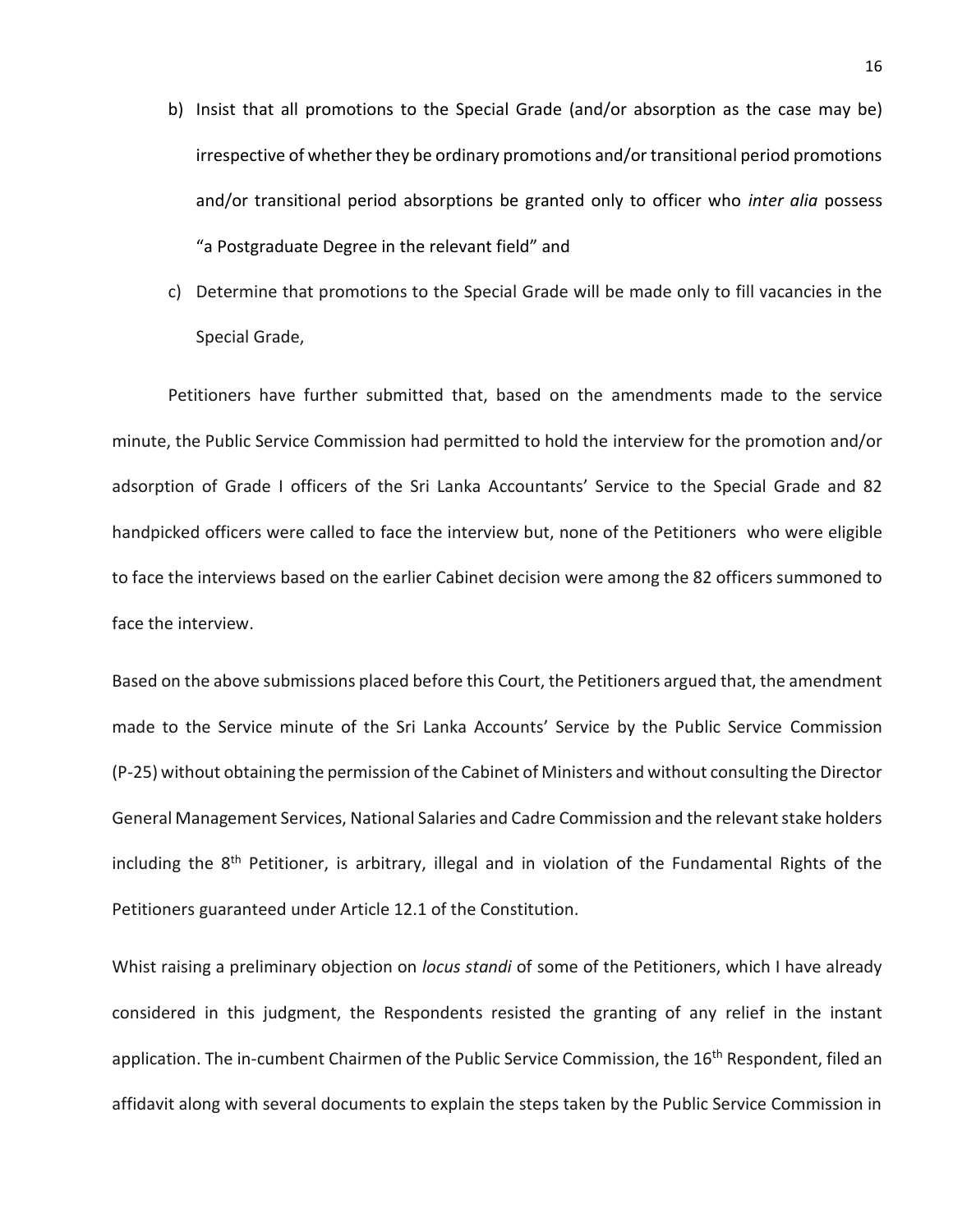this regard, but before analyzing the same, this court would prefer to consider some of the documents the Petitioners have submitted along with papers already filed before this court.

The Petitioners produced marked P2a, the service minute which existed at the time "the Circular" was issued on 25-04.2006, but as per "the Circular" it was operative since 01.01.2006. Therefore, P2a was operative only up to 31.12.2005. According to P2a, there were only 3 Grades in the Sri Lanka Accountants' Service Namely Class II Grade II, Class II Grade I and Class I. Clause 5 (a) of the said service minute identified the Cadre of the said service as follows;



As observed by this court, the highest grade under the previous service minute was Class I, and Cadre of 122 was identified for the said Grade separate of the combine cadre of 1224 for the balance two grades including the recruitment Grade. In these circumstances, it is not correct for the Petitioners to argue that the promotions in the Sri Lanka Accountants' Service is not cadre base but it is automatic within the combine cadre.

The new service minute introduced in year 2010 (effective from 01.01.2006) provided for four Grades and Clause 6.1 and 6.2 identified the cadre as follows;



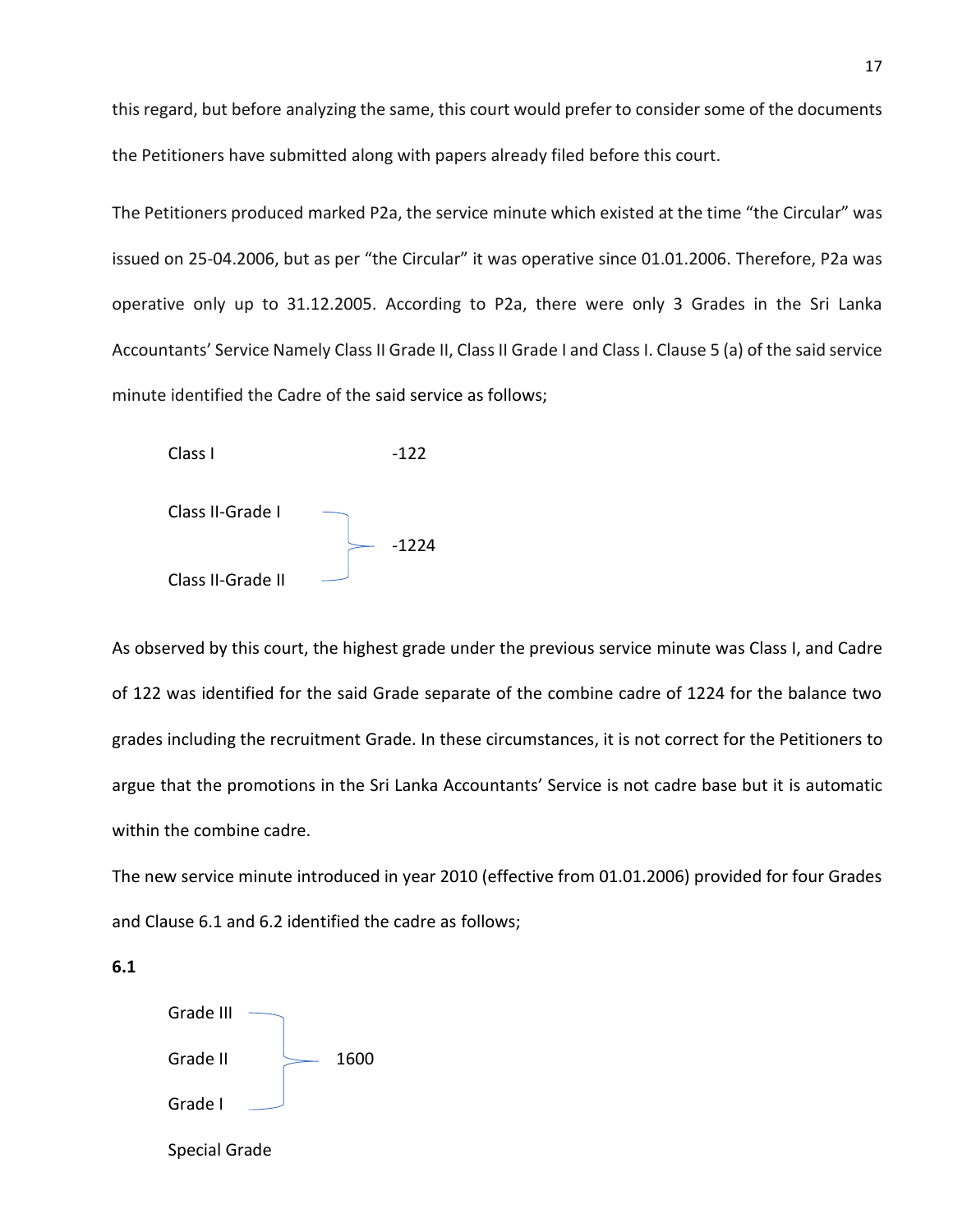When consider the above provisions in the new service minute, it is once again clear, that the three lower grades in the service had put together to a combine cadre of 1600 keeping the Special Grade separately but no cadre had been identified for the Special Grade under the new service minute.

In these circumstances, I cannot agree with the argument placed before this court by the learned President's Counsel for the Petitioners, that the new service minute had also provided a non-cadre base promotion scheme based on a combine cadre of 1600 for the Sri Lanka Accountants' Service. As further observed by this court, the combine cadre of 1600 is only for Grade I, II, and III of the said service and not for the Special Grade.

As revealed during the argument before us, the Public Service Commission was not in operation when the service minute of the Sri Lanka Accountants' Service was published by the Secretary to the Ministry of Finance and Planning in the Government Gazette Extra Ordinary 1670/30 dated 2010.09.10

The Minister in charge of the Subject of Finance and Planning had submitted a Cabinet Memorandum in order to obtain the approval to the service minute and to grant promotions to officers who are entitled for promotions to higher Grades. (P6a) The Cabinet of Ministers by its decision dated 23.03.2010 had approved the said request as follows; (P6)

- i) To implement the new service minute of the Sri Lanka Planning Service and the Sri Lanka Accountants' Service to be effective from 01.01.2006; and
- ii) To grant promotions to officers with requisite qualifications in accordance with the provisions of the relevant service minutes, without payment of arrears of salary up to 30.06.2010

When going through the above documents it is clear, that the approved service minute did not have the cadre for the Special Grade and therefore the approval granted cannot be implemented without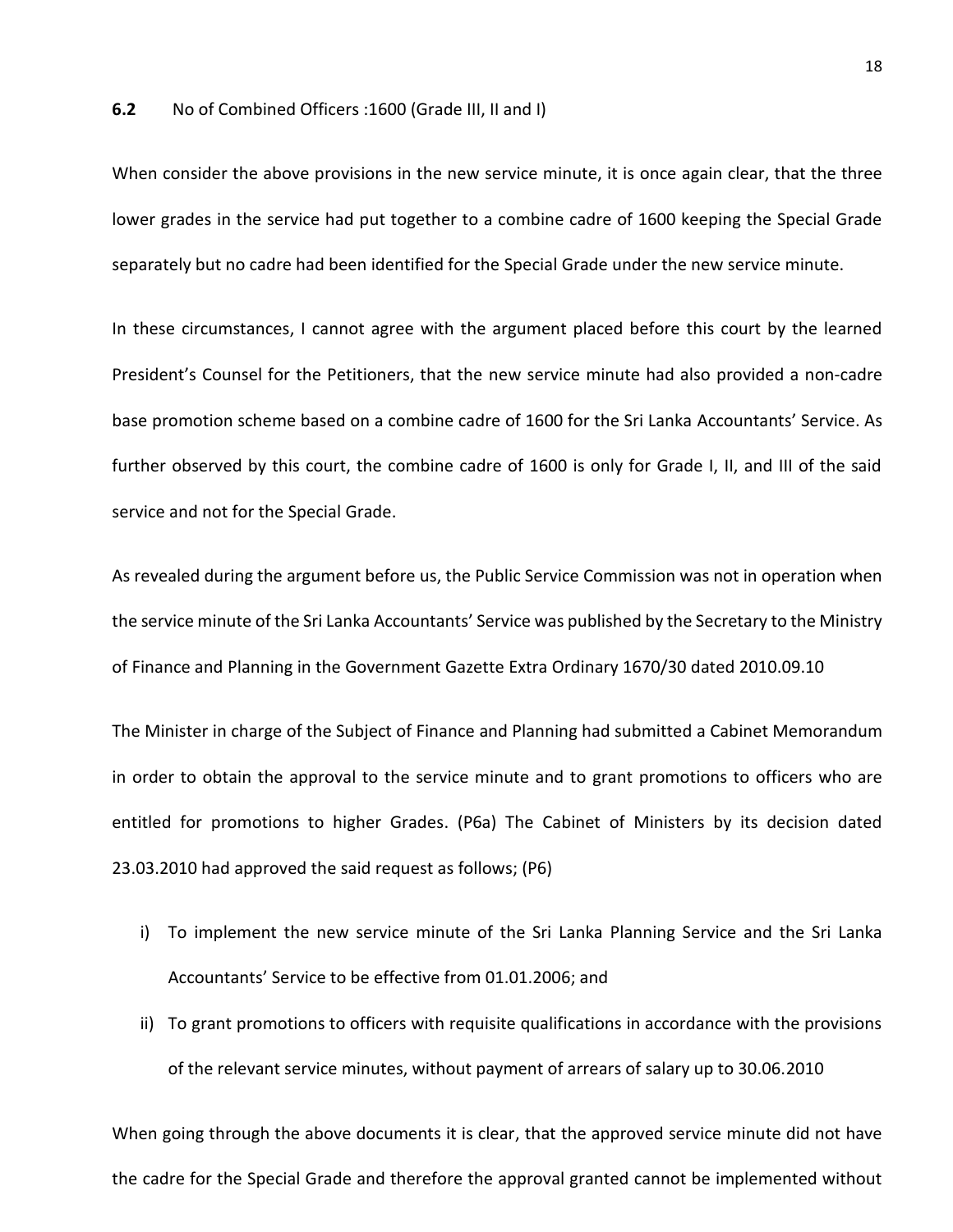an amendment to the service minute. Even though the learned President's Counsel for the Petitioners argued that the Public Service Commission is bound to implement the policy decision of the Cabinet of Ministers and therefore any amendment made to the service minute by the Public Service Commission is *ultra vires* and arbitrary, this court cannot agree with the said argument for the simple reason that the Public Service Commission being the Appointing Authority since it is re-constituted on 12.06.2011, will not able to appoint anybody to a Grade which does not have a cadre identified in its creature itself. In the said circumstances, it is the duty of the Public Service Commission to amend the service minute in consultation with the relevant stake holders.

When P10 was submitted by the Secretary to the Ministry of Finance and Planning requesting to nominate an interview panel, to conduct interviewers to promote Grade I officers belonging to the Sri Lanka Accountants' Service to the newly established Special Grade of the said Service, the said memorandum was considered and approved under sub-heading 59.07 by the Cabinet under the main heading 59; "Institutional work that has to carried out by the Cabinet of Ministers until the Public Service Commission is appointed."

In the said circumstances, it is clear, that the approval granted by the Cabinet of Ministers to hold interviews as proposed by the Secretary to the Ministry of Finance and Planning does not come within the "Policy Decisions" taken by the Cabinet of Ministers.

The Public Service Commission was re-constituted on 12<sup>th</sup> June 2011 and since then all appointments, transfers dismissal and disciplinary control of Public Servants and all matters relating to the same, including work entrusted to the Public Service Commission by its procedural rules, was to be carried out by the Public Service Commission.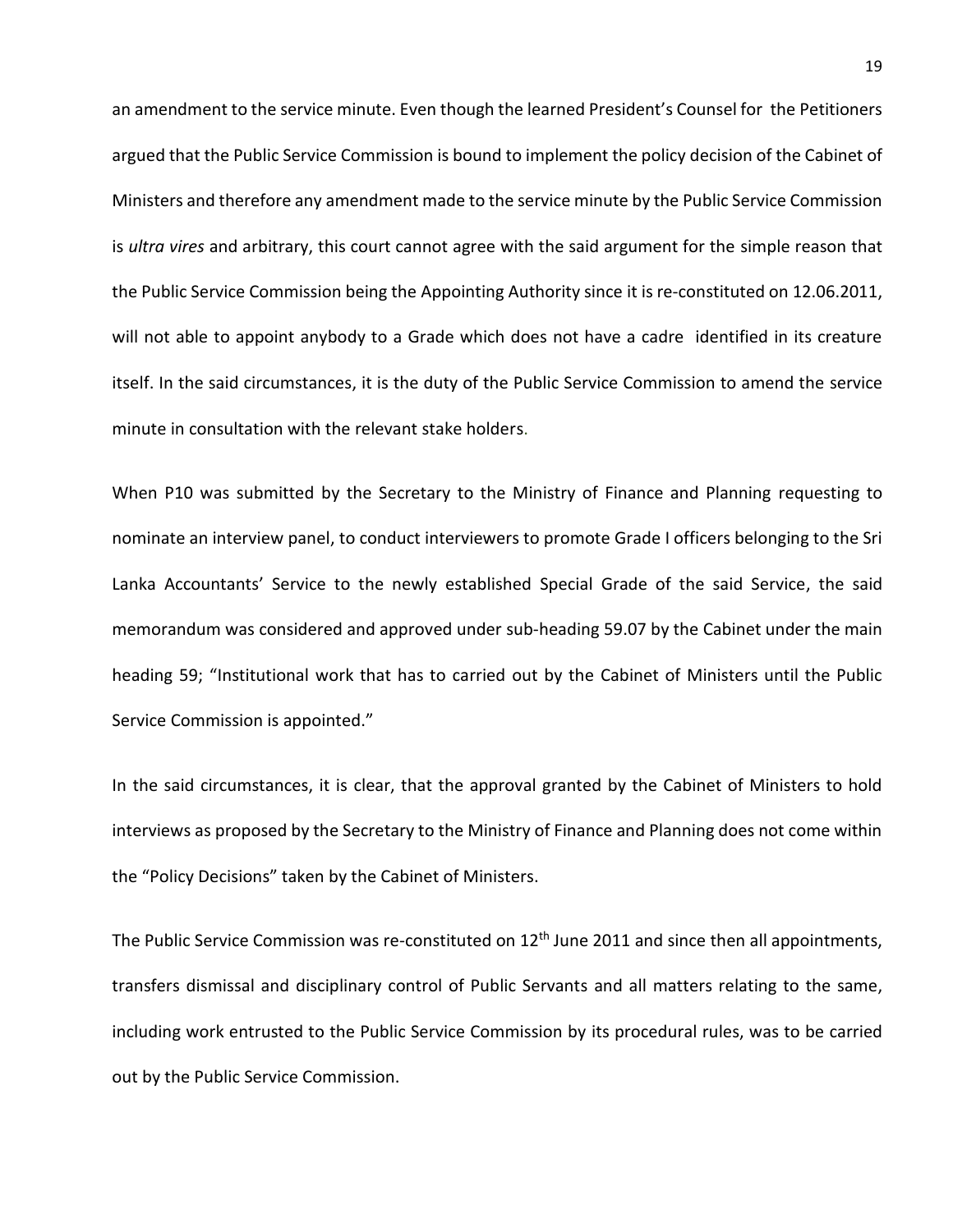The steps Public Service Commission has taken with regard to the appointments to the Special Grade of the Sri Lanka Accounts' Service has been explained by the Respondents as follows;

- a) Special Grade is a grade created by "the circular" for officers in All Island Services and in all such services, the appointment to the Special Grade is not automatic but based on Cadre Vacancies.
- b) In the Service minute of the Sri Lanka Accountant' Service, which was published by the Secretary to the Ministry of Finance and Planning in 2010, a separate cadre for Special Grade was not identified
- c) Cabinet of Ministers had granted approval to conduct interviews to promote officers belonging to the Grade I to Special Grade of the Sri Lanka Accountants' Service, prior to Constitute the Public Service Commission, but the Commission approval was sought to continue with the interview by letter dated 16.06.2011.
- d) In the absence of a specific Cadre identified in the service minute, the relevant authority was instructed to identify the cadre for the Special Grade before conducting the interviews. These instructions were given to the Secretary to the Ministry of Finance and Planning who published the service minute and also obtained cabinet approval to conduct interviews for the promotion to the Special Grade, in order to maintain equal standard between the All-Island Services.
- e) Even though approval was sought to hold interviews subject to the identification of the cadre by a special committee appointed for that purpose, the said approval was not granted. However, prior to the approval being granted to conduct the interviews, several preliminary issues such as finalizing the qualifications required and the transitional provisions that will applicable for the promotions to the Special Grade (R7, R8) were resolved.
- f) By letter dated 23.11.2012, Deputy Secretary to the Treasury wrote to the Public Service Commission informing that 45 posts had already being identified as posts for Special Grade Officer and submitted 33 approvals the Ministry received from the Department of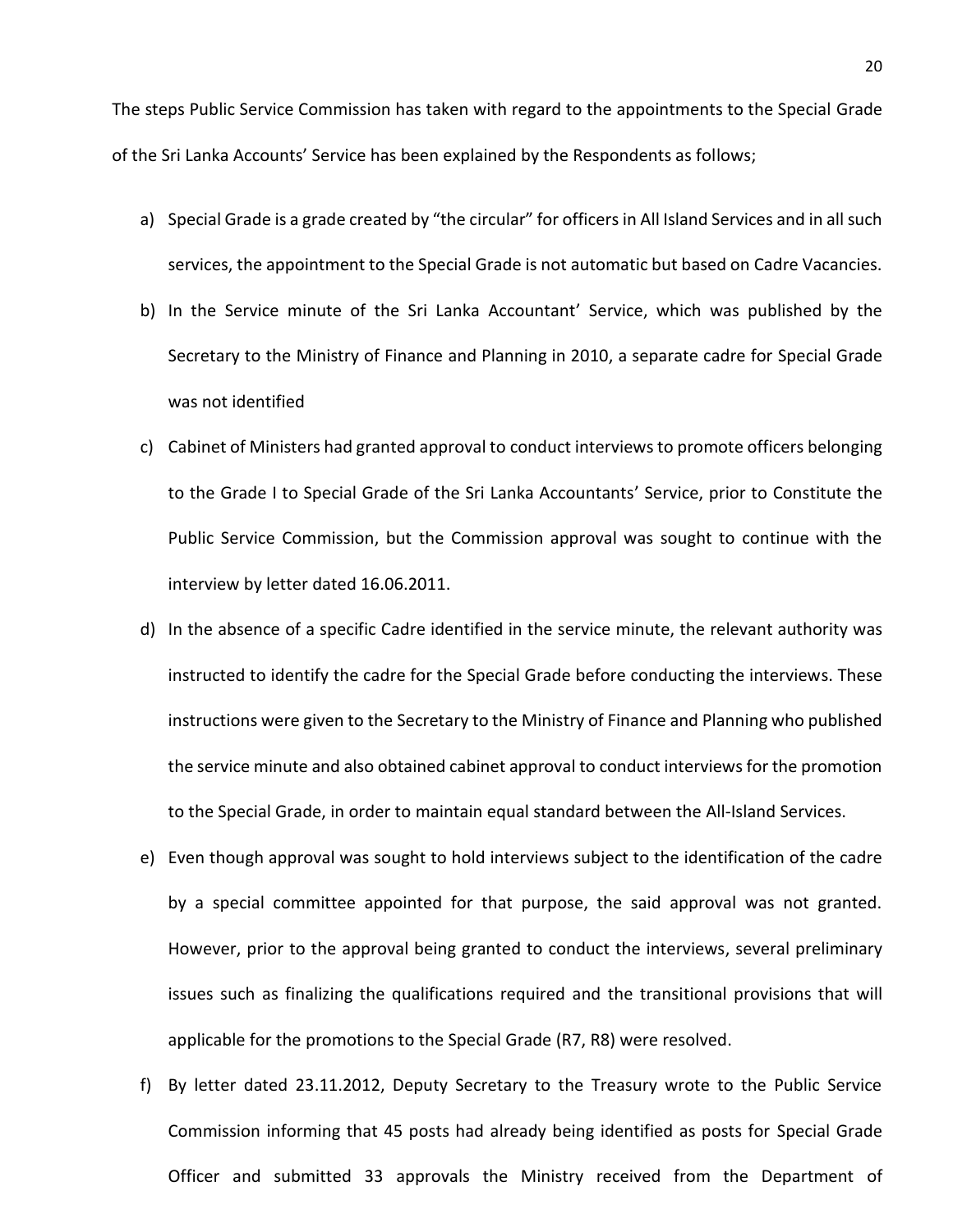Management Service, and sought approval to conduct Interviews, after publishing the necessary advertisements.

- g) Subsequent to the conduct of the interviews by calling applications, summoning the 82 applicants who had applied with required qualification, 41 names were recommended to the Public Service Commission by the Deputy Secretary Treasury by letter dated 30.06.2014 (R-10).
- h) Even thereafter several letters were exchanged between the relevant stake holders to grant the maximum relief to all those who had the necessary qualifications to be promoted to the Special Grade and in this regard, the transitional period that has to be expired on 31.12.2014 was extended until 28.02.2015.
- i) The Department of Management Service had approved a cadre of 47, for the Special Grade and that too was published in the Gazette Extraordinary 1981/99 dated 27.08.2016.
- j) Whilst the interview process was commenced after following the due process and finalizing other matters such as applicability of the transitional provisions to those who had the requisite qualifications, the necessary amendments were made to the service minute of the Sri Lanka Accountants' Service in keeping with standard between All Island Services by publishing the amendments in the Government Gazette extraordinary 1856/36 dated  $6<sup>th</sup>$  June 2014 but Clauses 19 and 20 were not subject to any amendment and continued to be in force until the end of the extended period referred to above.

During the argument before this court, the learned President's Counsel submitted that the relevant stakeholders such as Department of Management Services, Directors Establishment were not consulted by the Public Service Commission when amending the service minute but we cannot agree with the said argument since there is material before this court that, there were consultations between the Public Service Commission, Ministry of Finance and the Department of Management Service in identifying the cadre for the Special Grade of the Sri Lanka Accounts' Service.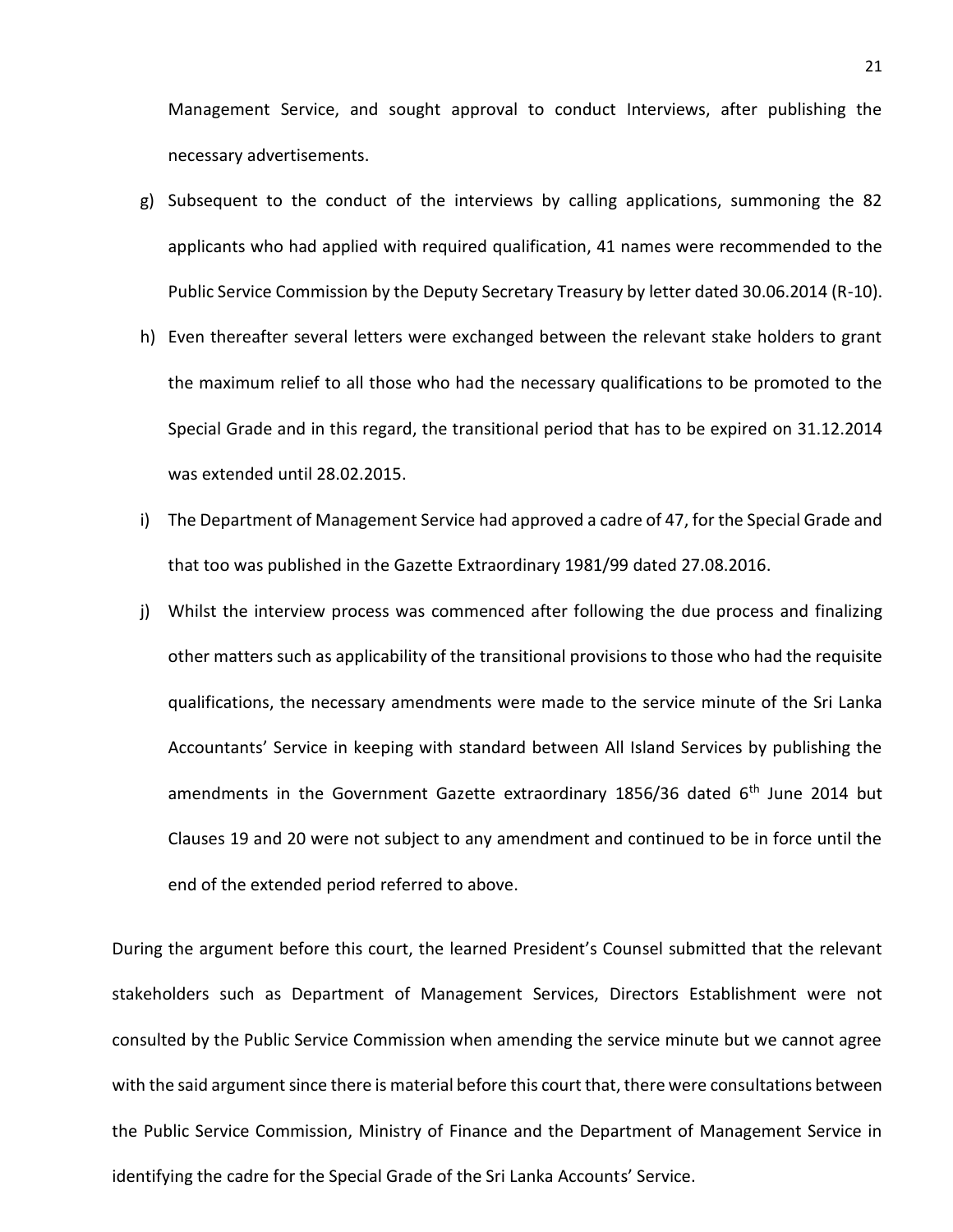Petitioners challenged the steps that has been taken by the Public Service Commission to amend the service minute already approved by the Cabinet of Ministers by its decision dated 23.03.2010 and argued that the Public Service Commission did not have the power to amend the service minute, to introduce cadre vacancy requirement, as P 5, constitute a policy decision of the Cabinet of Ministers.

When considering the above argument, it is necessary to refer to the relevant provisions of the Constitution which refers to the powers and functions of the Public Service Commission and the Cabinet of Ministers with regard to the Public Service.

At the time the service minute was approved by the Cabinet in the year 2010, the applicable text of the Constitution was the 17<sup>th</sup> Amendment and Article 55 (1) and 55 (4) of the 17<sup>th</sup> Amendments were as follows;

- **Article 55 (1);** Appointment, promotion, transfer, disciplinary control and dismissal of public officer shall be vested in the Commission.
- **Article 55 (4);** Subject to the provisions of the Constitution, the Cabinet Ministers shall provide and determine all matter of policy relating to public officers.

The above two Sub Articles were replaced in the 18<sup>th</sup> Amendment to the Constitution and subsequent to the said Amendment the relevant Sub Articles of the Constitution reads as follows;

**Article 55 (1):** The Cabinet of Ministers shall provide for and determine all matters of policy relating to public officers, including policy relating to appointments, promotions, transfers, disciplinary control and dismissal.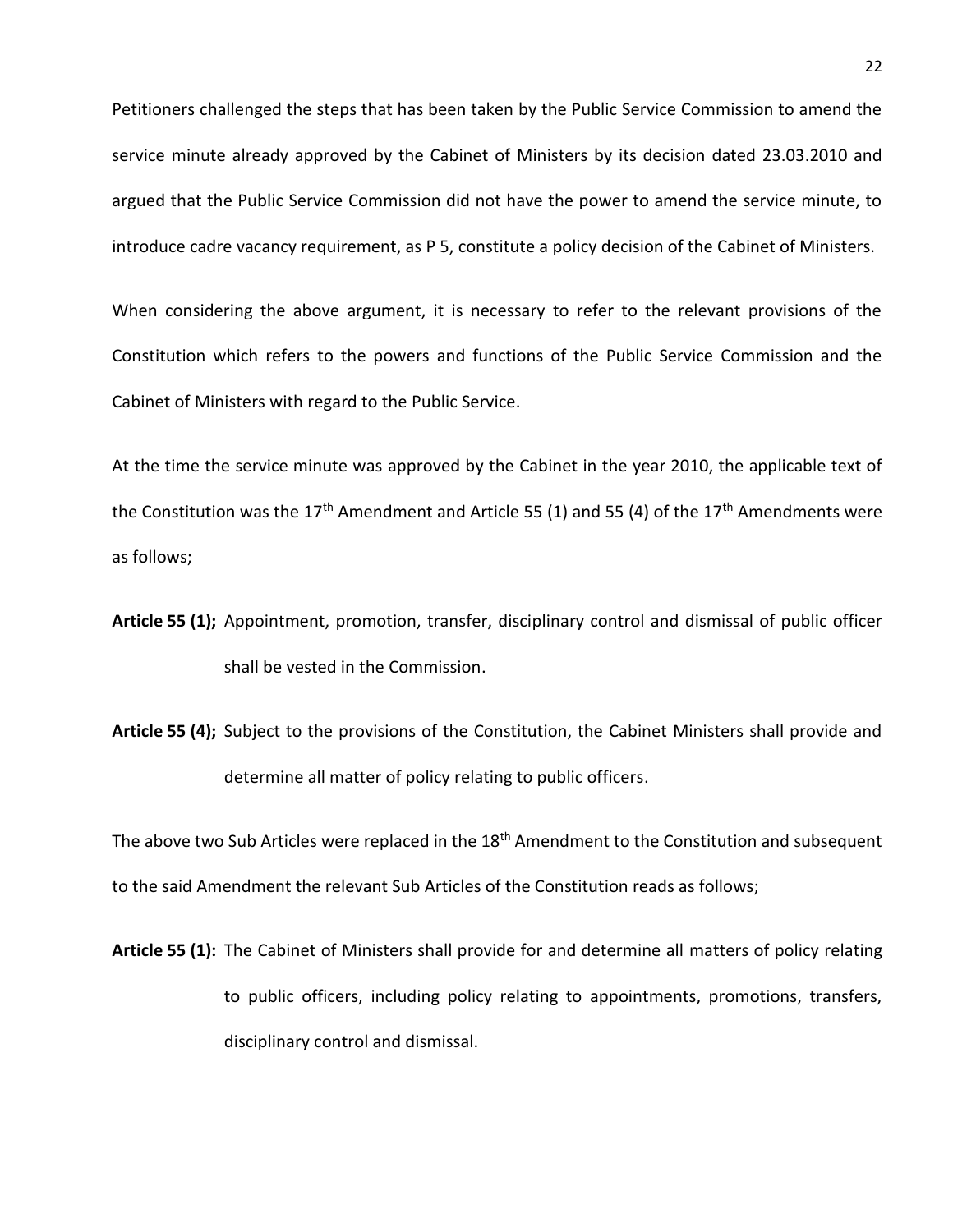**Article 55 (3);** Subject to the provisions of the Constitution, the appointment, promotion, transfer, disciplinary control and dismissal of public officers shall be vested in the Public Service Commission.

Whilst referring to the difference between the two texts in the relevant Articles, on behalf of the Respondents it was argued that, in the text that was operative in 2010, the Cabinet's policy making power specially, with regard to appointments, promotions and transfers was narrowed in contrast to the broader policy making power introduced by the 18<sup>th</sup> Amendment.

However, I am not inclined to accept the above argument since the policy making power with regard to the Public Service was never entrusted to the Public Service Commission but was with the Cabinet of Minister, whatever the language used in the relevant Article, whether it was more elaborated by identifying specific functions or identified as "all matters of policy relating to public officers".

As further observed by me, the policy with regard to appointment to the highest grade of the Sri Lanka Accountants' Service is very much clear when perusing the two service minutes of the above service. As already observed in this judgement, the highest grade under the old service minute was Class I and a separate cadre of 122 was identified for this grade in the service minute. In the new service minute, a combine cadre of 1600 was identified for the three lower grades, i.e., Grade III, Grade II and Grade I but no cadre was identified for the Special Grade. If the Cabinet was to identify the Special Grade within the combine cadre, there was no restriction on the Cabinet to do so and include the Special Grade within the combine cadre.

Therefore, it is crystal clear that the Government Policy with regard to the appointments to the highest grade was to make it cadre base to an identified cadre but not within a combine cadre. Therefore,